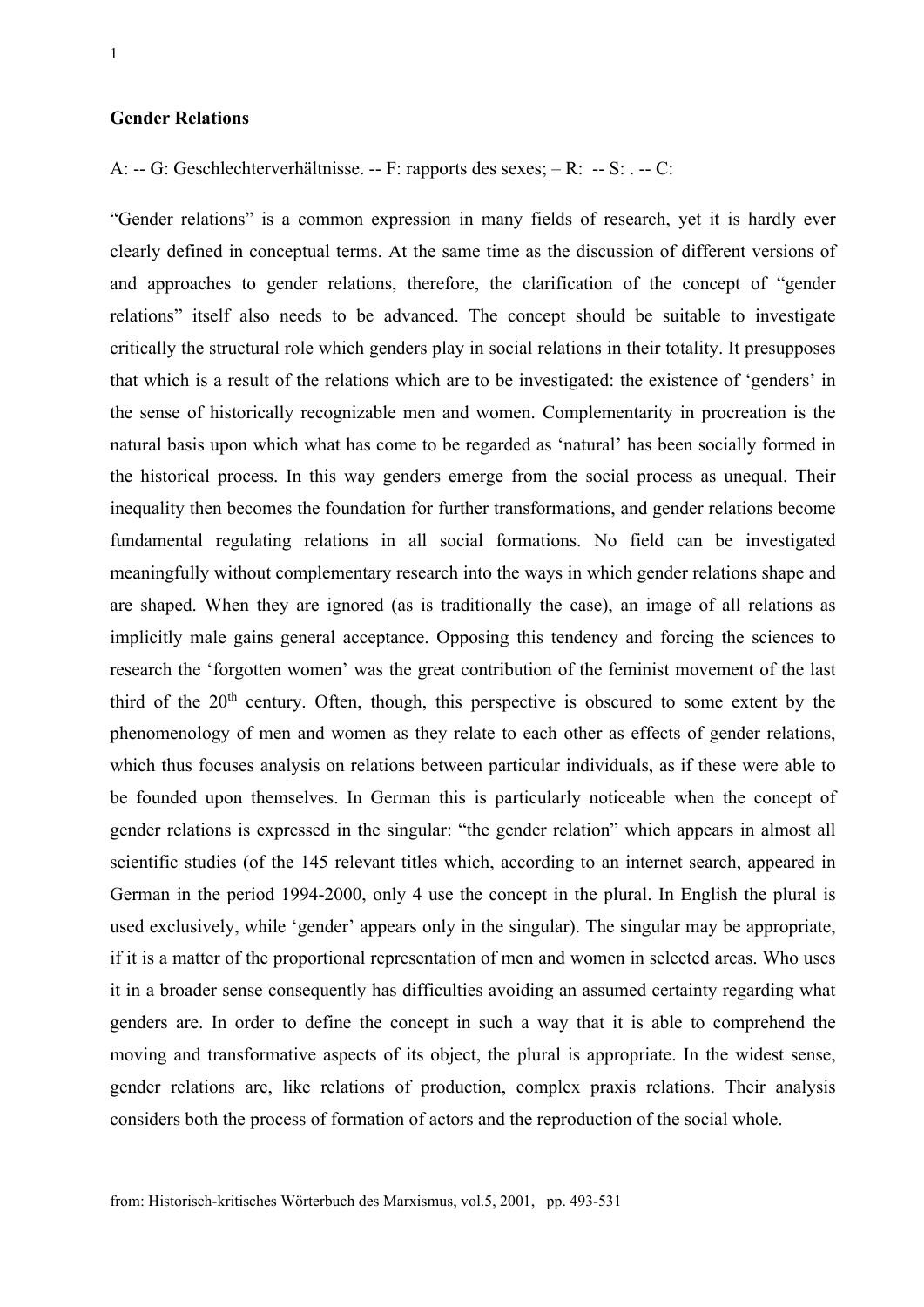1. The French Revolution was the scene of Olympe Marie **de Gouges's** (born in 1748 and executed in 1793, due to her protests and organisation of women's clubs) publication of a manifesto entitled "*Declaration of the Rights of Woman and the Female Citizen*" (1791). Without having an expression such as 'gender relations' at her disposal, she effectively thought total social reproduction as being determined by such relations. Public misery and corruption of governments, she declared, were a product of "the lack of rights of women" (36**\***). "A revolution is being prepared which will raise up the spirit and the soul of the one and the other sex, and both will work together in the future for the common good" (35**\***). Without social and political equality of the sexes the revolution would become a farce. Gender relations appropriate to forms of domination were enforced by the law; thus the law would also be a means for the enforcement of emancipatory gender relations. The "unnatural" domination of men over women was derived by de Gouges psychologically: The male "extravagant, blind, [...] bloated and degenerated, wants to command despotically a sex which possesses all intellectual capacities" (35**\***). Women, kept like slaves in the contemporary society, would consequently, however, begin to rule as slaves over men (Friedrich **Nietzsche** later took up this point from an opposed standpoint, when he depicted the slave rebellion of women). **De Gouges** characterised that doubled reversal as the very quintessence of general ruination. The female sex whose formation had been neglected developed treacherous forms of domination in such a position without rights. Women thus became more harmful than good; as a 'political' means they dedicated their charm to the cultivation of corrupt power over men; their weapon was poison. In all previous politics there had been a de facto domination of women in Cabinet, in the Embassy, in the Command of the Armed Forces, in the Ministries, in the Presidency, in the Bishoprics and in the Sacred College of Cardinals, and "everything which constitutes the stupidity of men […] was subject to the greed and ambition of the female sex" (41**\***). **De Gouges** did not pursue, therefore, a discourse of the victim; she thought at an early stage the interpenetration of domination and oppression in the assumption of a fundamental equality of capacity of the sexes. More far-sightedly than later feminisms, she diagnosed the necessity of the inclusion of the concrete social situation in the idea of the social construction of gender. The form of gender relations decided on morality (*Sittlichkeit*), justice and freedom. Brutes developed in deformed relations. The fact that women used their beauty as a lever for the acquisition of power and money was a consequence of their exclusion from regular participation in these goods: "Yet mustn't we admit that in a society where a man buys a woman like a slave from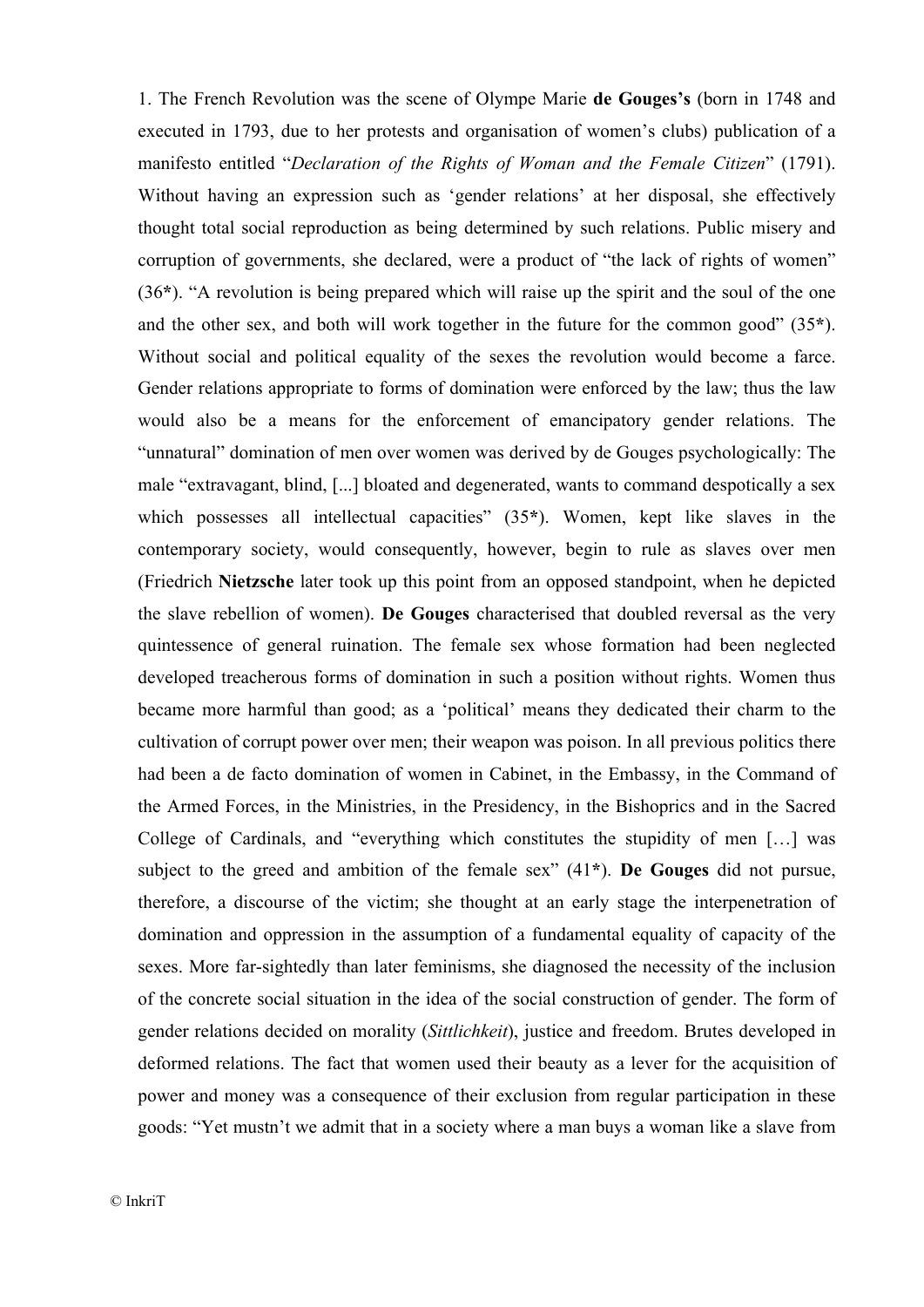the African coast, any other way to gain prosperity is closed to her?" (...**\***) **Brecht** later judged in a similar way (*Me-ti*, 42; vgl. 68)#Ausgabe checken#.

**De Gouges** linked the oppression of women with their function in the reproduction of the species and further articulated both of these with the law of inheritance and women's lack of rights regarding the free expression of opinion. On the basis of their bondage (they were not allowed to name the father of their child), many women and, with them, their children, were thrown into poverty, ideologically supported by sanctimonious prejudices against the open confession of fatherhood. "The rich, childless Epicurean has no problem with going to his poor neighbour and augmenting his family" (44**\***). The mingling which was actually occurring was hushed up in order to maintain the class barriers. However, **de Gouges** also declared marriage to be "the grave of trust and love" (43**\***). She demanded the entry of women in the national assembly (36**\***), access to all public offices for all according to their capabilities as well as equal rights in paid occupations. The state's expenditure was to be publicly accounted for, the use of budgetary funds by women according to their needs to be sued for. A "social contract" between the sexes was supposed to protect the free decision of individuals on the basis of affections, protect their rights regarding joint assets and also give recognition to children born outside of wedlock. The opponents of these politics were "the hypocrites, the prudes, the clergy and their entire infernal following" (44**\***).

The following elements which strengthen a concept of gender relations can be gained from **de Gouges**: egalitarianism in relation to the sexes is heuristically fruitful; relations of subordination of one sex lead to brutality and the ruination of society; it is important to think actors in gender relations in their particular structures of power and subjugation (slave morality) and their consequences; Law as a form in which the dominant relations are reproduced is to be noted in the *dispositif* of gender relations. The assignment of the reproduction of the species to women as a private affair instead of a social solution is accorded a fundamental status.

2. Ethnological studies on gender relations in the development of humanity emerged with the evolutionism of the 19th century. They referred in the first instance to matriarchy and patriarchy. The most well known representatives are Johann Jakob **Bachofen** and Lewis Henry **Morgan**. The Jesuit Joseph-Francois **Lafiteau** (1724), who associated the image of feminine domination in antiquity and in Native American groups with specific forms of social regulation like autonomous self-governance of villages and a type of council system, is regarded as a precursor. He showed the connections between systems of inheritance and descent founded upon the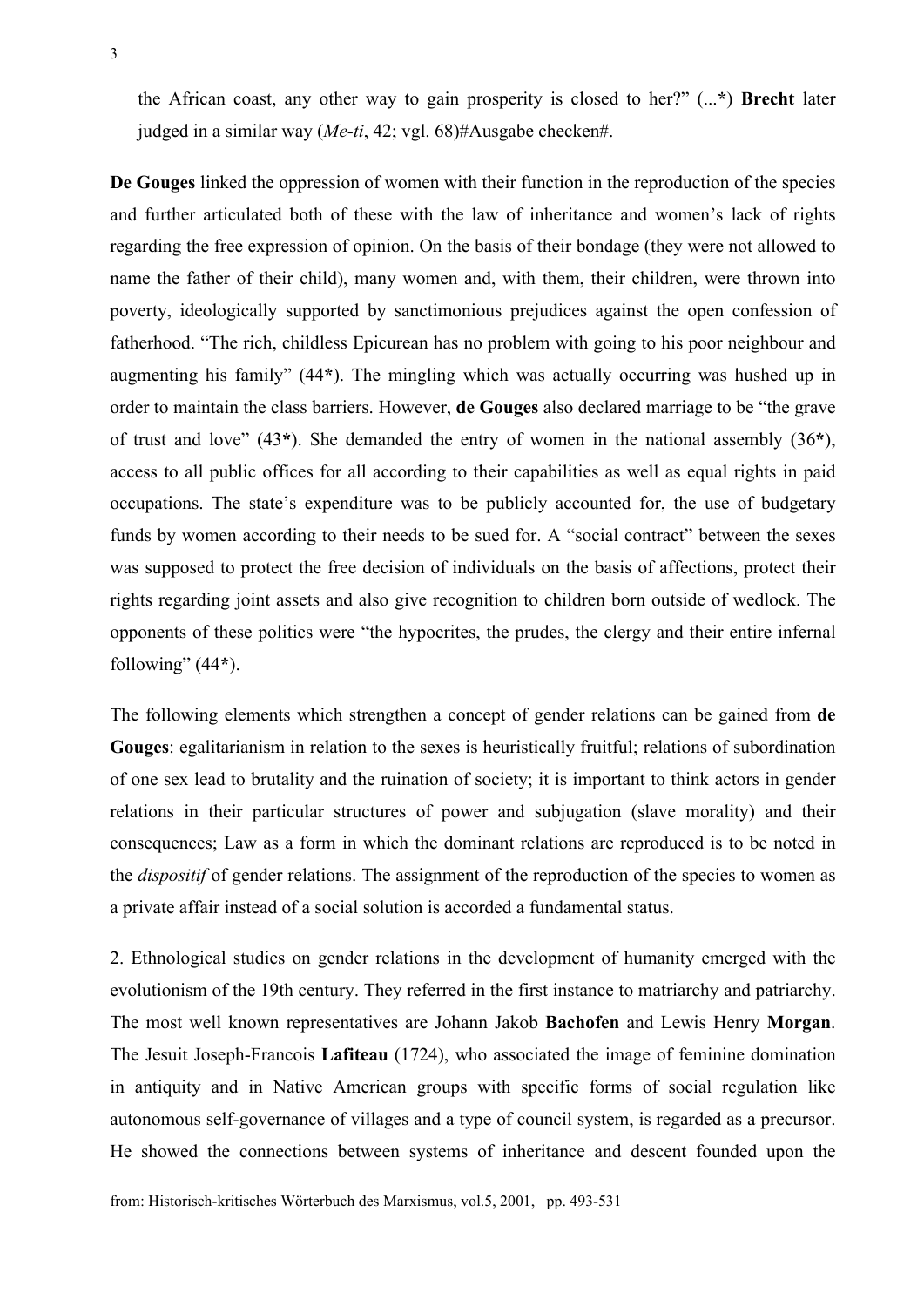mother's side, political rights of women and a differentiated spectrum of activities which undermined the focus upon the mother.

While preparing for his work *The Origin of the Family, Private Property and the State*, **Engels** read **Bachofen**, alongside **Marx**'s excerpts from **Morgan** and others. It was **Bachofen** who became the most influential for the reception of this field of research in Marxism. Among others, Paul **Lafargue**, August **Bebel**, Franz **Mehring**, Max **Horkheimer**, Walter **Benjamin** and Ernst **Bloch** referred to him, and he also played a decisive role in later feminist discussions.

**Bachofen** presented (from 1861) material studies on the basis of a re-reading primarily of classical mythology. Central was the idea that the maternal principal was expressed in love, peace, freedom, equality, humanity and commonality and therefore that the dominance of women which was based upon matriarchy represented the "civilised" part of humanity's history. He portrayed development as a violent-subversive dialectical process. Monogamous marriage was represented as a women's victory after a long drawn-out struggle against the humiliating institution of hetaerism. It was a victory which was difficult to win, because marriage as an exclusive association seemed to injure the divine decree. Hetaerism thus also appeared as accompanying atonement. Accordingly, he read Greek mythology as a history of the struggle between powers which affirmed the legality of marriage (Demeter) and those which sought to undermine it (those related to the hetaerism). The hard road from mothers to the domination of women conflicted, according to **Bachofen**, with the sensual and erotic dimensions of the "life of women"; the latter undermined "necessarily more and more the Demetrian morality and ultimately reduced matriarchal existence back to an Aphroditean hetaerism patterned after the full spontaneity of natural life" (102; trans. modified). "The progress from the maternal to the paternal conception of man forms the most important turning point in the history of the relations between the sexes" (109); "the triumph of paternity brings with it the liberation of the spirit from the manifestations of nature, a sublimation of human existence over the laws of material life" (ibid.). - **Bachofen**'s criteria became decisive for the further debates concerning matriarchy: female lines of descent, group sexuality with the impossibility of determining the father; social and political communal participation, complemented by communal property, and including the contradictory gender stereotype of the woman-mother, morally superior, on the one hand, natural, on the other. This final element served further to transfigure the matriarchy into the originary form of social organisation.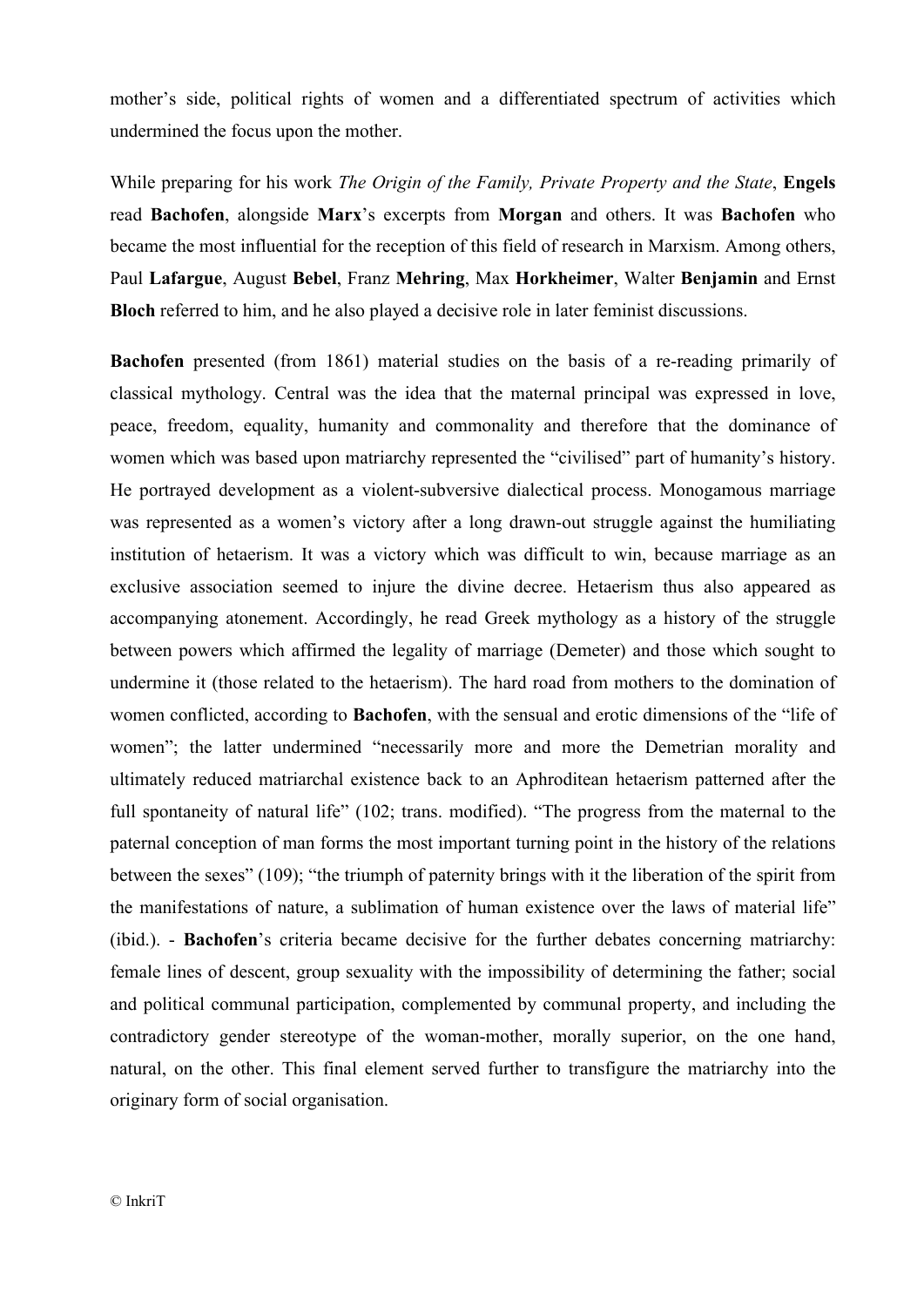**Bachofen** used the concept of 'gender relations' alternately in the singular or in the plural. He thought the sexes as fixed in their determinate qualities and limited his interpretations primarily to legal and religious forms. Departing from a strict attribution of that which is naturally female and male, he 'found' in classical mythology precisely those commonly accepted thought-forms: the opposition of reason and emotion, nature and sensuality, spirit (*Geist*) and culture. Here it can be observed how veneration of women and enthusiastic attribution of a feminine nature can function as the reverse side of the oppression of women, by transfiguring them in compensation. - Ernst **Bloch** diagnosed that **Bachofen's** heart was for the matriarchy, his head for the patriarchy (1961, 119**\***), so that at the end he finally foresaw the detested communism as a return to the figures of the mother. - Because **Bachofen** derived the real relations of life out of their celestial forms (myths, religion) instead of vice versa, the real work, that is, of deciphering domination and oppression in gender relations and the utopian forms in which they were figured, remained still to be done.

**Morgan** (1871) combined a re-reading of ancient and particularly Greek and Roman sources as well as those of the Old Testament with ethnological reports about tribes in Asia, Africa and North and South American (his fundamental reference were the Iroquois). He depicted two lines of history: technical-civilising progress (invention and discovery) and the development of institutions from group marriage to the monogamous family and the state. The description of invention included livestock breeding, agriculture, pottery, in short, the whole of human life, since the question of the spread of humans over the whole of the earth depended on progresses in the forms of sustenance of life. **Morgan** didn't speak of matriarchy, but of descent in the female line; his chief criteria were economic: occupation of land in common, work in common, a budget of a communist type. According to his view, there had been an originary community which consisted of equals. The development of private property let to the undermining of collective structures. A chief focus of his researches was the process of separation of family forms and lines of kinship; he comprehended the latter as passive, the family as active, and kinship structures as fossils of earlier forms of organisation. Forms founded upon descent in the female line interested **Morgan** because they preceded the emergence of property and its accumulation. - A theory of gender relations can gain from **Morgan** the ideas of the development of the powers of production, of the obtaining of the means of sustenance of life and of the forms in which procreation and rearing are organised, all of which are to be thought in their mutual interpenetrations.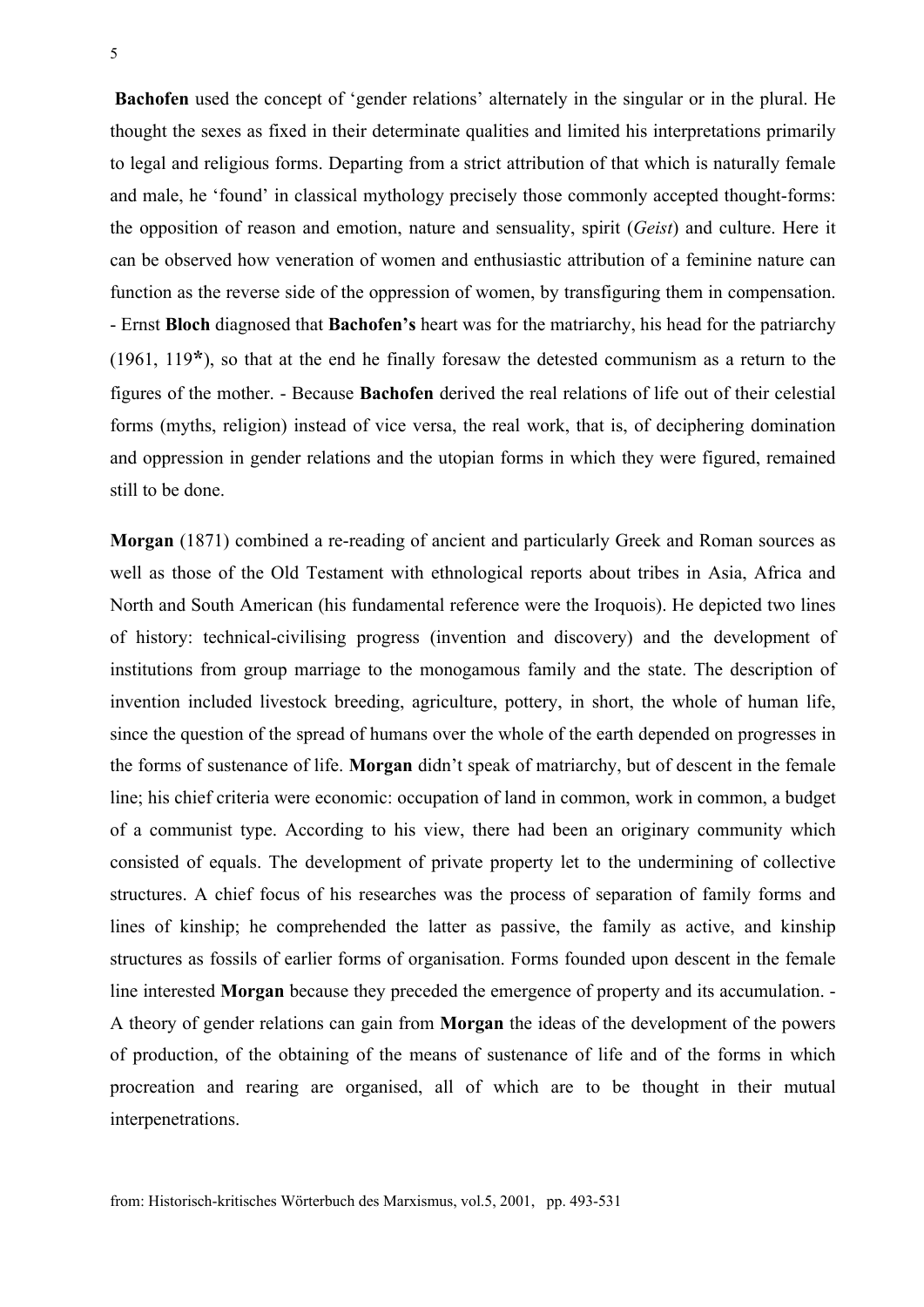3. In his first sketch of a critique of political economy, the *Economic and Philosophic Manuscripts of 1844*, **Marx** spoke of "both sexes in their social relations" (MEW 40, 479**\***), a formulation which can be used for a theory of gender relations. The early **Engels** spoke of the relation of the sexes, but he meant essentially the relationship between men and women. From their early writings, both **Marx** and **Engels** were concerned with man-woman relations free of domination which they anchored integrally in their project of social emancipation. The famous sentence, taken up from **Fourier**, in which they argue that the "degree of female emancipation" is "the natural measure of general emancipation" (*HF*, MEW 2, 208**\***), established the principle that the development of humanity can be read off from the development of the relationship of the sexes, "because here, in the relation of woman to man, of the weak to the strong, the victory of human nature over brutality is most evident" (ibid.**\***). According to the *Economic and Philosophic Manuscripts of 1844*, "the relation of the man to the woman", determines "to what extent man's need has become a human need, to what extent man has become, in his most individual being, at the same time a social being" (MEW 40, 535; Herv. Getilgt**\***).

The scenario of *The German Ideology* moves the problematic of the sexes onto centre stage. Among the "moments", "which have simultaneously existed from the beginning of history" is the one in which "humans, who daily reproduce their material life, start to produce other humans, to procreate [...] This family, which in the beginning is the only social relation, later becomes subordinated when the increased needs create new social relations and the increased number of individuals creates new needs" (*DI,* MEW 3, 29**\***). And from the beginning they state: "The production of life, both of one's own in work and of others in procreation, already appears immediately as a double relationship – on the one hand a natural one, on the other hand a social one – social, in the sense that we can understand it as a cooperation of several individuals. From this we conclude that a certain mode of production or industrial stage is always connected with a certain mode of cooperation or social stage, […] therefore 'the history of humanity' always has to be written and elaborated in interrelation with the history of industry and exchange" (29f**\***). Un-noted here is only that the complementary rule must also be regarded as valid, namely, that political-economic history is never to be studied in abstraction from the history of those naturalsocial relations. The remark that "the family" becomes a "subordinated relation" demands that the process of this subordination is specially to be investigated. *The German Ideology* contains a series of remarks regarding how development in this area proceeds. The "unequal, quantitative just as much as qualitative, distribution of labour and of its products […] property, which has its seed, its first form, in the family where women and children are the slaves of men" (32**\***) is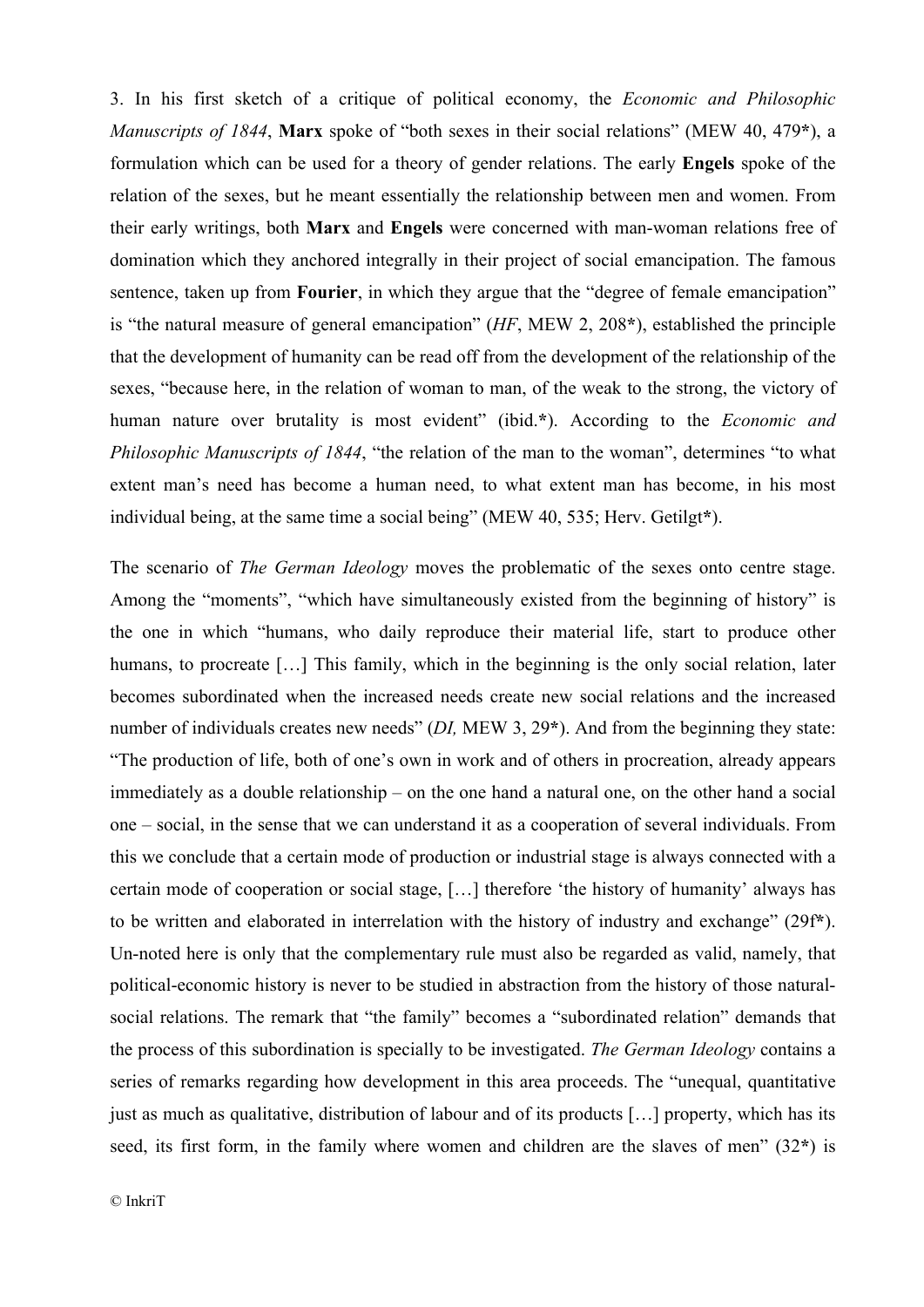regarded as fundamental. The "latent slavery in the family" was comprehended as "the first property", which, the authors emphasised, "here already corresponds perfectly to the definition of modern economists, according to which it is the power of disposing of the labour-power of others" (ibid.**\***). The division of labour developed further together with needs on the basis of surpluses which generated, in its turn, further surpluses, just as independent production of the means of life was both a result of an "increase in population" and in its turn promoted this (21**\***). The division of labour further contained the possibility of the possession by different individuals of "pleasure and labour, production and consumption" (32**\***); it was therefore at the same time a precondition of domination and of development. Two forms of domination which overlap each other had determined the progress of history: the power of some to dispose of the labour-power of many in the production of the means of life and the power of (the majority of) men of disposing of women's labour-power, reproductive capabilities and the sexual body of women in the 'family'. The contradictory inter-penetration caused the development of community to advance at the same time as the destruction of its foundations, supported and borne by gender relations, in which, for reasons bound up with domination, the socially transformed was claimed to be natural and the sensuous-bodily substance was subordinated with nature.

In their works on the critique of political economy **Marx** and **Engels** time and again ran into blockages which were forms in which gender relations were played out. Both noted carefully the composition of the new factory personnel according to sex. Marx made the following excerpt: "The English spinning mills employ 196,818 women and only 158,818 men. [...] In the English flax mills of Leeds, for every 100 male workers there were found to be 147 female workers. In Dundee and on the east coast of Scotland as many as 280. [...] In 1833, no fewer than 38,927 women were employed alongside 18,593 men in the North American cotton mills" (MECW3 244). After the analysis of a multitude of statistics, **Engels** came to the conclusion that in the English factory system in 1839 at least two-thirds of the workers were women. He called this a "displacement of male workers", "an over-turning of the social order", which would lead to the dissolution of the family and neglect of children. He didn't further consider at this stage the gendered division of labour which lead him to view the labour force as essentially male (*Lage,*  MEW 2, 367f, 465**\***). A little later he discovered that in the social division of domestic and nondomestic labour the agent of the first, independently of the respective genders, was dominated by the agent of the second. Such a discovery grasped a fundamental element of gender relations of domination. Nevertheless, **Engels** gave an account of the outrage over the situation of the factory workers essentially with categories of morality (deterioration of morals). This made it difficult to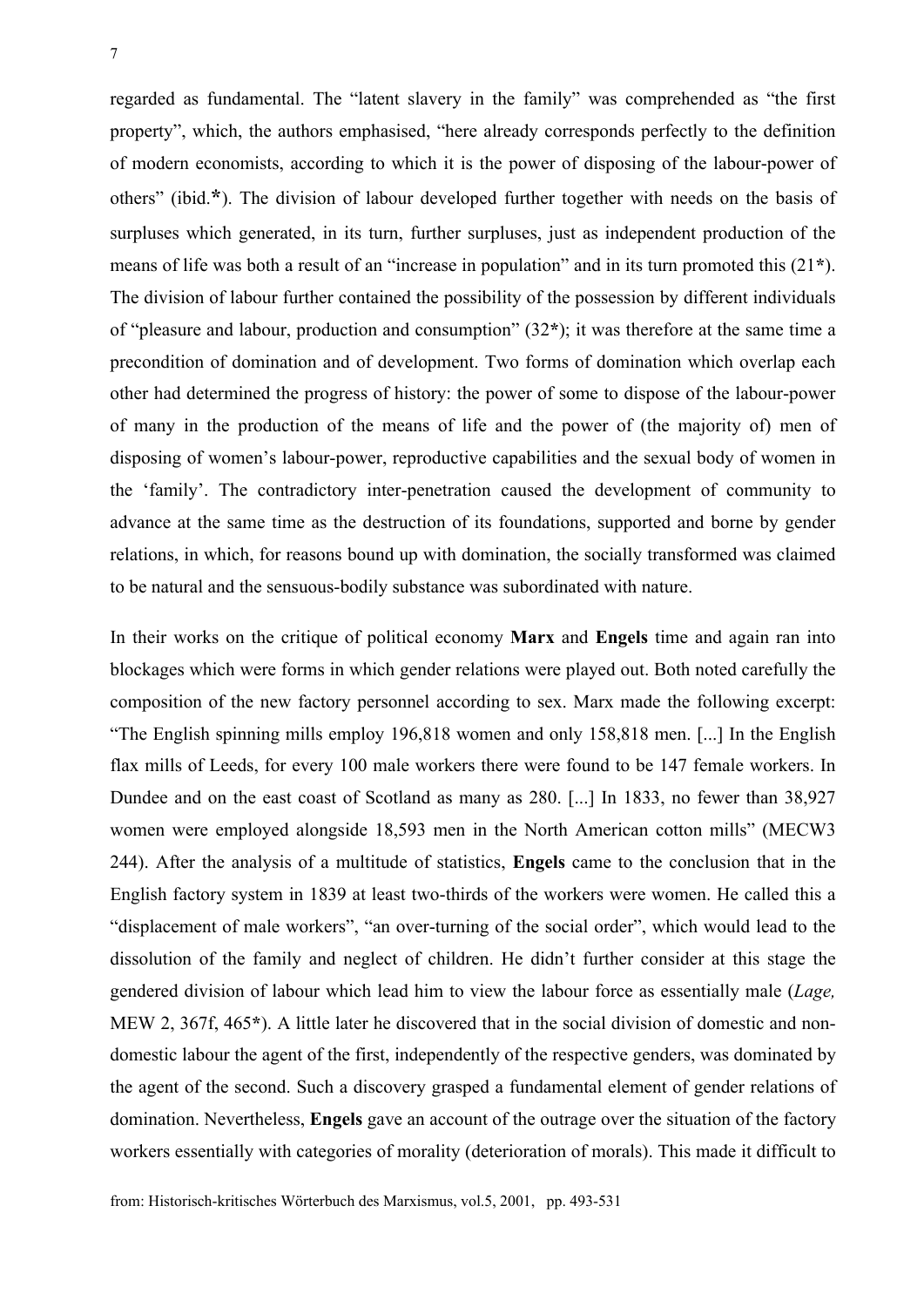see the interrelation as an effect of gender relations specific to conditions of capitalist exploitation. He recognised "that the sexes have been falsely placed against one another from the beginning. If the reign of the wife over the husband, as inevitably brought about by the factory system, is inhuman, the original rule of the husband over the wife must have also been inhuman" (MEW 2, 371**\***). He located the problem in the community of goods with unequal contributions. He concluded that private property undermined the relationships of the sexes. Conversely, he thought that the proletarian family, because it was without property, was free of domination. "Sex-love in the relationship with a woman becomes, and can only become, the real rule among the oppressed classes, which means today among the proletariat [...] Here there is no property, for the preservation and inheritance of which monogamy and male domination were established" (MEW 21, 73**\***). The idea functioned as an ethical ideal in the workers' movement. As a pronouncement on an actual here and now it was always contradicted by the facts. It missed theoretically the function of the division of labour between house and factory and therefore the role of gender relations in the reproduction of capitalist society. **Engels's** further interest was directed in particular to the man/woman relation, not the investigation of how gender relations traverse all human practices. He expected from communist society that it would "transform the relations between the sexes into a purely private matter [...] into which society has no occasion to intervene. It can do this since it does away with private property and educates children on a communal basis, and in this way removes the two bases of traditional marriage, the dependence rooted in private property, of the women on the man, and of the children on the parents" (MEW 4, 377**\***).

In *Capital Volume I* **Marx** noted that the maintenance and reproduction of the working class as a condition for the reproduction of capital remained left "to the self maintenance and drive to procreate of the workers" (MEW 23, 598**\***). This is the case, except for forms of 'care for the poor' and 'social welfare', but can nevertheless mislead theory into moving the process as a private matter out of the focal point of interest and possibly to treat it as a mere gift of nature. An effect of the control of men over women in the family consists in the lesser value of the labour of women compared to that of men. This situation makes women's work particularly suitable for capitalist exploitation as cheap labour.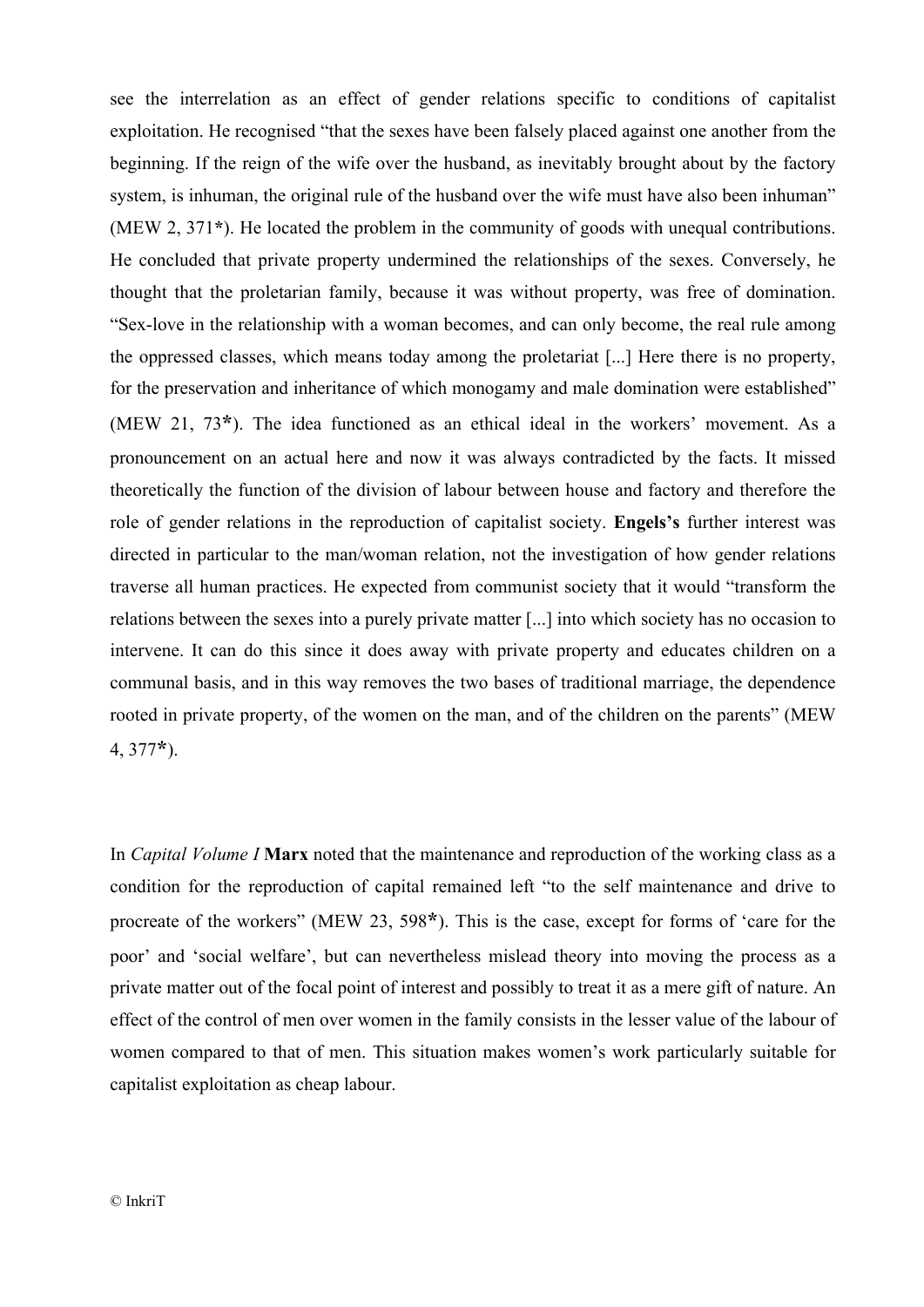Marx evaluated official reports in which the workers appeared grammatically, in the first instance, as gender neutral; as soon as there were women and children, they were named as extras and as a peculiarity. Thus an implicit maleness appeared in the diction; at the same time, Marx registered that male workers were being replaced by women and children. The consequence of this practise, in gender relations which remained the same, was the destruction of the natural foundations of the working class.

Because the maleness of the proletariat was implicitly assumed in the texts, it was not really made explicit that the form of wage labour actually presupposed the male wage-labourer, precisely because gender relations in which the labour of the production of the means of life (in so far as this occurred in commodity forms) is a social affair which occurs under private forms of domination. The reproduction of the workers (*K I,* MEW 23, 186**\***), on the other hand, entrusted privately to individual families, did not appear to be a social affair. The interpenetration of capitalist exploitation and the division of labour in traditional gender relations demonstrated that capitalist production is based, among other elements, upon the oppression and exploitation of women. - In the midst of concentrating on capitalism Marx had a flash of inspiration: "However it still remains true that to replace them they must be reproduced, and to this extent the capitalist mode of production is conditional on modes of production lying outside of its own stage of development" (MECW 36, 108). (The idea was taken up by Rosa **Luxemburg** in *The Accumulation of Capital*).

Already in the *Economic and Philosophic Manuscripts of 1844* **Marx** had noted "a greater economic independence" of women, because "a wider area of employment opportunities has been opened up" to them by "changes in the organization of labour", as a result of which "both sexes [had been] brought closer together in their social relations" (MEW 40, 479**\***). In *Capital Volume I* he then directed his attention to the "peculiar composition of the body of workers, composed of individuals of both sexes" (MEW 23, 446 et sq.**\***), and finally the placement of women "in socially organised processes of production outside the domestic sphere" as a "new economic foundation for a higher form of the family and of the relation between the sexes" (514**\***). Here the relation (in the singular) is actually meant as an attitude or disposition to one another, emanating out from relations in work into all fields. The cooperative labour of the sexes in close quarters and at night was regarded by Marx, under the given relations of production, as a "pestiferous source of corruption and slavery" (ebd.**\***; vgl. **Engels**, *Lage*, MEW 2, 372, 465**\***); the hope remained, however, that they would become a "source of humane development" as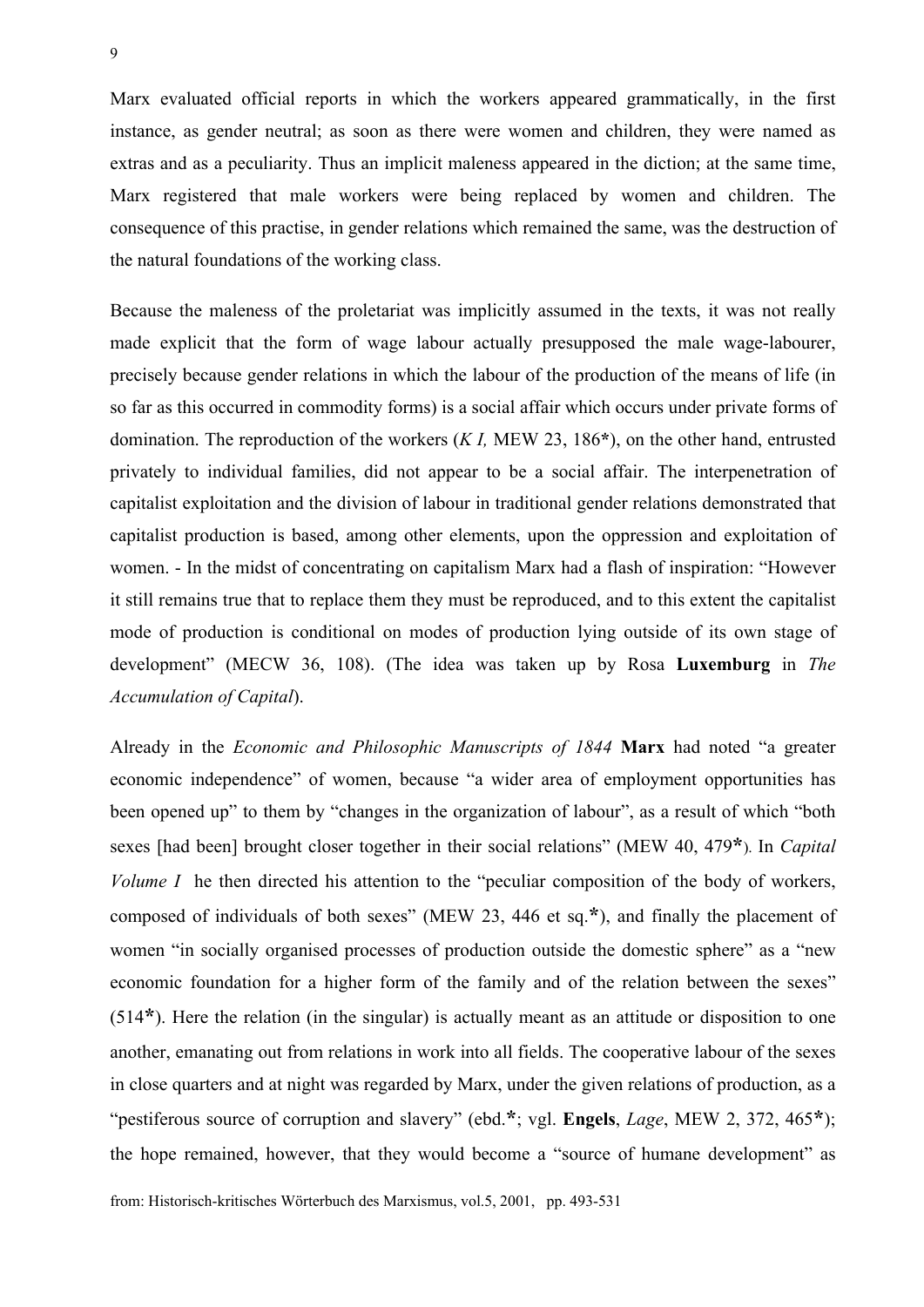soon as "the process of production is for the worker" (ibid.**\***). - This perspective was restricted in the lands of state socialism to the professional occupation of women. Since the totality of labour necessary for reproduction and its reinforcement in morality, law, politics (in shorthand: ideology), sexuality etc. did not enter into the analysis, this solution misunderstood the persistence and complexity of gender relations. In the workers' movement, that foreshortening lead to the adoption of a theory of the succession of the struggles for liberation, in which it was overlooked that gender relations are always also relations of production, and thus, how strong the relations of reinforcement and support for the reproduction of the current form of relations in their totality are. The relations of production cannot, therefore, be revolutionised first and the gender relations only after.

In the last three years of his life (1880-82) **Marx** made copious ethnological excerpts from **Morgan**, John Budd **Phear**, Henry Sumner **Maine** and John **Lubbock.** Lawrence **Krader** designated them as "empirical ethnology which is simultaneously revolutionary and evolutionary" (Einl., *Ethnol,* 12). He understood their perspective in the following way: "the originary community, consisting of equals, is the revolutionary *form* of society which will have a new content after the historical transformation which humanity has experienced and after exploitation in the form of slavery, serfdom and capitalism has been overcome" (14 et sq.). He thought to have found in ethnology proofs for the possibility of cooperative institutions and communal, community-oriented labour relations.

The excerpts from **Morgan** constituted the major share of this work. The focal points of the "family" and kinship make them fruitful for the question of gender relations. **Marx** mostly followed **Morgan's** views, so that astonishment when gender relations are not mentioned and when they are treated applies to both authors. The material suggests the view that human development proceeded from an original communist equality to domination and oppression through the emergence of private property, that this process was accompanied by progress and, crossing stages of barbarism, led to civil society. Inventions and discoveries assured not only survival, but also the possibility of surplus and thus the foundations for the emergence of wealth, which became an historical reality to be privately appropriated.

**Marx** excerpted exactly the kinship lines demonstrated by **Morgan** – from the family related by blood to the punaluan and the syndyasmian or pairing family, to the patriarchal family (which he held, with **Morgan**, to be an exception) and to monogamy. That which interested him in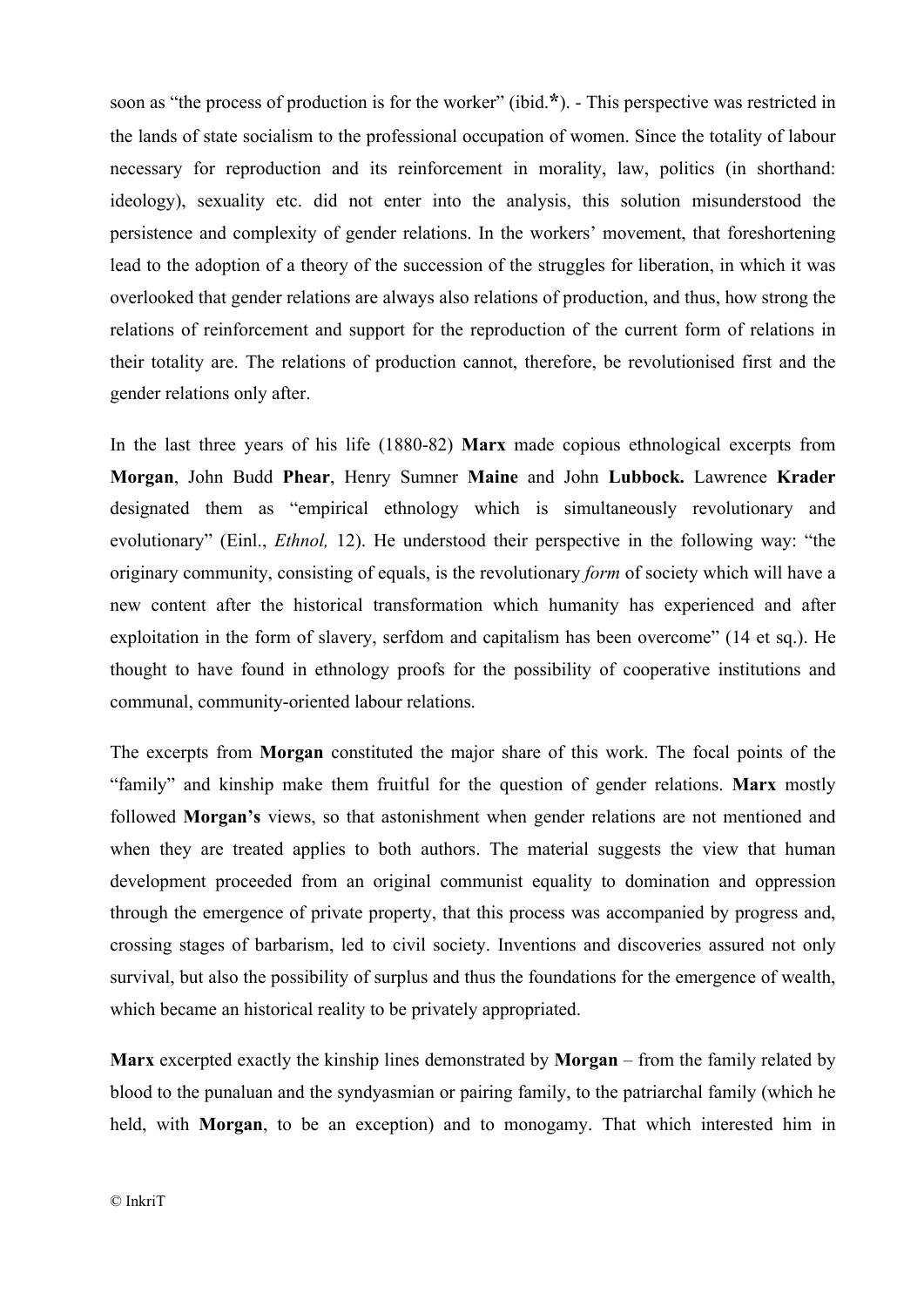11

**Morgan** was the idea, later to be more fully developed by **Bloch**, of a non-contemporaneity. "The system has out-lived the uses from which it emerged, and survives as if those uses were still valid, even though such a system is in the main unsuited for present conditions" (*Ethnol*, 135**\***). Which women and which men were allowed to marriage each other in group marriage thus became relevant, because the tribal lines of the gentes were determined in this way. Everywhere there were female lines of descent, and the children remained with the mother or with the gens of the mother. The father belonged to another gens. At the beginning of humanity's development inventions aimed to achieve the acquisition of the means of subsistence and were in this way easily conceivable for both sexes. "Common estates and agriculture in common must have led to communal housing and a communistic household [...] Women received much, with common supplies and households, in which there own gens had a numerical predominance, provided for, a great security" (344**\***). The situation of women deteriorated "with the rise of the monogamous family, which abolished the communal dwelling, placed the woman and mother in a single family dwelling in the midst of a purely gentile society and separated her from her gentile kin" (ibid.**\***). One gains the impression that regular military campaigns led to the invention of better weapons and to the formation of military leaders; the bow and arrow, the iron sword (barbarism) and firearms (civilisation) were regarded as important inventions.

Inasmuch as chieftains, councils and political assemblies are considered – the selection criteria are noted as personal competence, wisdom and eloquence (199**\***) – women are represented only enigmatically: the Iroquois "women were allowed to express their wishes and opinions through a speaker which they had selected themselves. The council made the decision" (227**\***). After the forms of marriage, the excerpts are concentrated on the development of the cultivation of grain, domestication of animals, military campaigns and the development of property, and later the development of political society. The activity of women, however, is conspicuous in its absence. For example, the following isolated note from **Morgan's** presentation of the Moqui-Pueblo native Americans appears (without commentary): "Their women, generally, have control of the granary, and they are more provident than their Spanish neighbours about the future. Ordinarily they try to have a year's provisions on hand" (Morgan, 536, *Ethnol*, 179**\***). One can implicitly gather that responsibility for children - as presumably also for births; at any rate humans multiplied themselves rapidly, but even this notice only obtains a reference to increased means of consumption (172**\***) – held women back from the warpaths. Such wars, however, when successfully issuing in conquests, lead to an accumulation of wealth. "Following upon this, in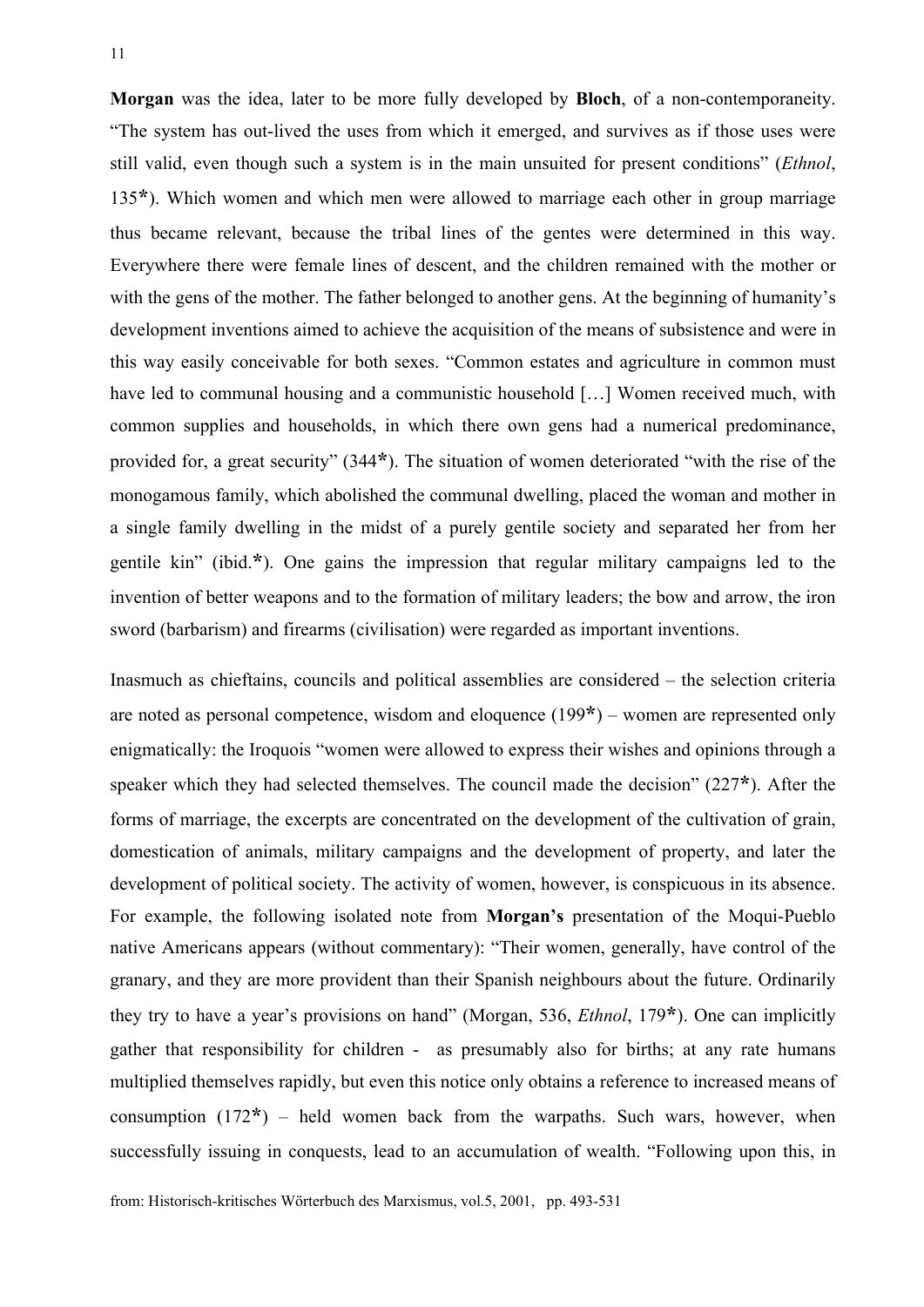course of time, was the systematic cultivation of the earth, which tended to identify the family with the soil, and render it a property-making organization" (**Morgan**, 543, *Ethnol*, 184**\***). This sheds light on the seeming 'naturalness' of male property, succession according to the father's line of descent and corresponding monogamy. Finally, the head of the family (male) became "the natural centre of accumulation" (ibid.**\***).

Concentration on the history of men occurred rather implicitly, and was often revealed in the spontaneous choice of words. **Marx** noted: "The higher qualities of humanity begin to develop on the basis of the lower stages: personal honour, religious feeling, openness, masculinity and courage now become common character traits, but also cruelty, treachery and fanaticism" (*Ethnol*, 176**\***). He didn't appear to note the androcentrism. - As long as there was no private property, the line of descent according to the mother was clearly just as little problematic as was her authority. **Marx** wrote again without further explanation: "as soon as more property had been accumulated [...] and an ever greater part was in private possession, the female live of descent (due to inheritance) was ripe for abolition" (342**\***). Origin was now defined according to the father (patrilineal). This was possible due to the fact, among other reasons, that the gradually forming 'political' positions of power (chieftains, councillor, judge) were occupied by men as well.

In **Morgan's** reading of **Fourier Marx** noted an extension of earlier definitions of the family and of its relations to the broader society: "**Fourier** characterised the epoch of civilisation according to the presence of monogamy and private ownership of land. The modern family contains in essence not only servitus (slavery), but also serfdom, since from the beginning it had a relation to service for agriculture. It contains in itself in miniature all of the antagonisms which later were widely developed in society and the state" (*Ethnol*, 53**\***).

It can be inferred from the study of **Morgan** and **Marx** that war and private property determined gender relations which undermined the originary community and thus promoted development on the basis of inequality. – Unfortunately, Marx was largely silent about a form of ethnological research which, after the realities of who was allowed to marry who and how descent in the female line and ur-communism were connected, considered the activity and lives of women. The re-reading of ethnological studies which broke this silence was the late work of Marxist and feminist ethnology. Claude **Meillassoux** criticised **Marx's** reading (and its continuation by **Engels**) with having stumbled "into the ideological trap of blood kinship" and claimed that they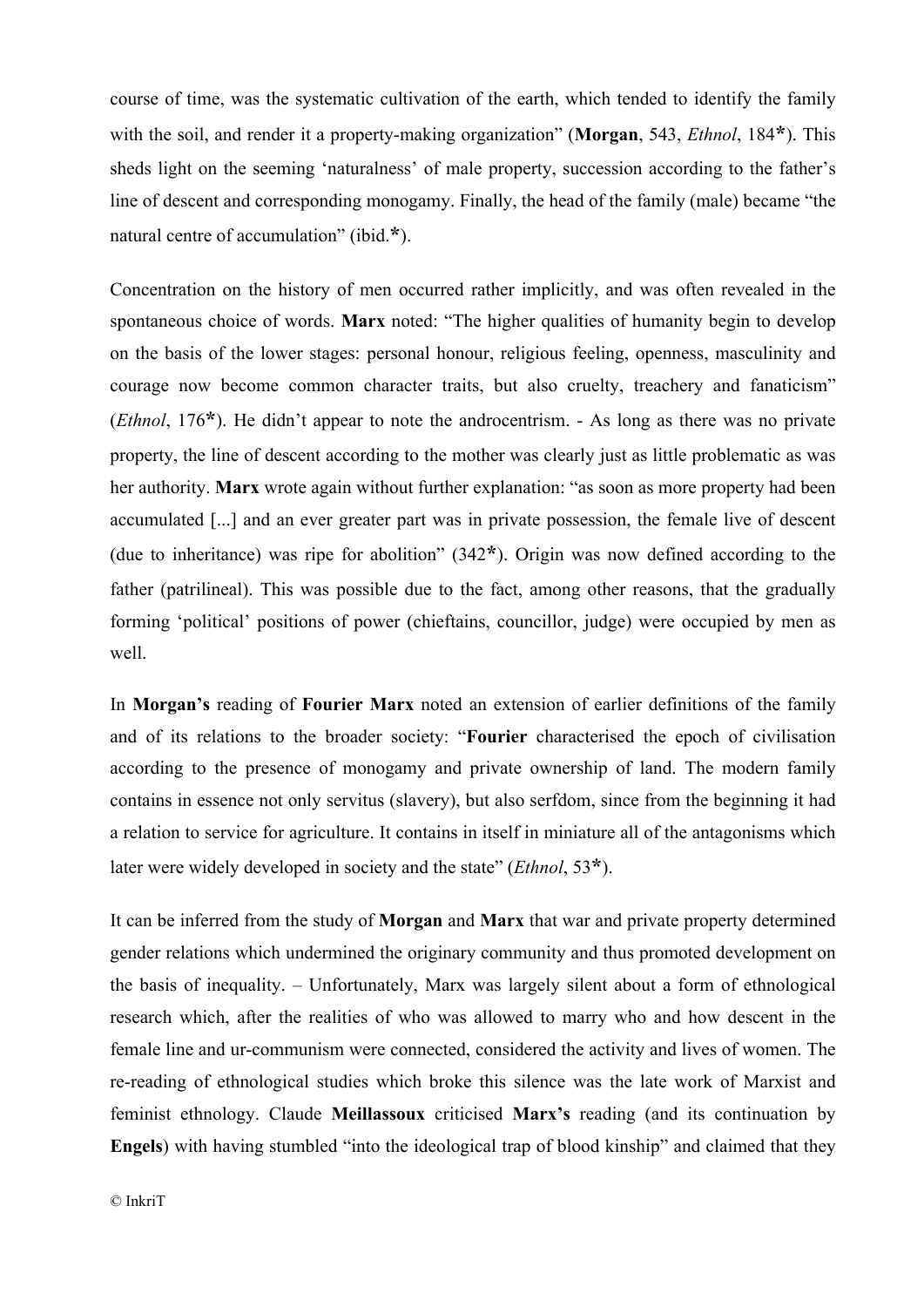had failed to apply their own method, namely, that of analysing the "reproduction of life" and the relations of production as "social relations of reproduction" (1994, 318**\***). This critique can be extended to the treatment of gender relations by all of the classics. - A more sophisticated version of gender relations in the development of humanity remains almost invisible in historiography if female labour in the context of total social labour and the participation of women in politics and administration are not searched for with the attentive eye of a detective.

*The Ethnological Notebooks of Marx* were first published in 1972 by Lawrence **Krader. Engels**, however, had already in 1884 gathered together **Marx's** excerpts from **Morgan** and the notes from his own reading of **Bachofen** in *The Origin of the Family, Private Property and the State*, thus providing the material and the style in which the oppression of women was thought. Simultaneously, he had thus strengthened a mode of reading which, to a certain extent, comprehended gender relations as an addition to, and outside of, the relations of production. In his famous passage on monogamy (taking up an insight from *The German Ideology*) he opened up a personal relation into a social one by means of the application of the concept of class to the man-woman relationship: "The first class conflict […] coincided with the development of the antagonism between husband and wife in monogamous marriage, and the first instance of class oppression with the oppression of the female sex by the male" (MEW 21, 68**\***). Furthermore, with monogamous marriage began an "epoch in which every step forward was simultaneously a relative backward step, in which the well-being and the development of the one group prevail through the misery and repression of the other. It is the cell form of civilised society in which we can already study the nature of the oppositions and contradictions which fully develop therein" (ibid.**\***). - **Marx** had noted to the contrary, incidentally, that "the family – even the monogamous family – could not form the natural basis of gentile society, just as little as today in bourgeois society the family is the unity of the political system" (*Ethnol*, 285**\***). **Engels's** stirring rhetoric conceals the fact that the form of monogamous marriage does not imply any specific labour relations. Concepts such as "antagonism, classes, well-being and misery" allowed gender relations to be regarded as mere relations of subjugation - as after a war - and not as practices of both sexes. Thus studies on gender relations did not lead to a comprehension of the connection of relations of production, but rather, on the contrary, to a separation of the terrains of the production of *life* and the production of the *means* of life. That admittedly corresponds to the development of capitalism, but nevertheless prevents seeing precisely the generalising structures of the established state as an effect of the relations of production. In the Preface to *Origin*,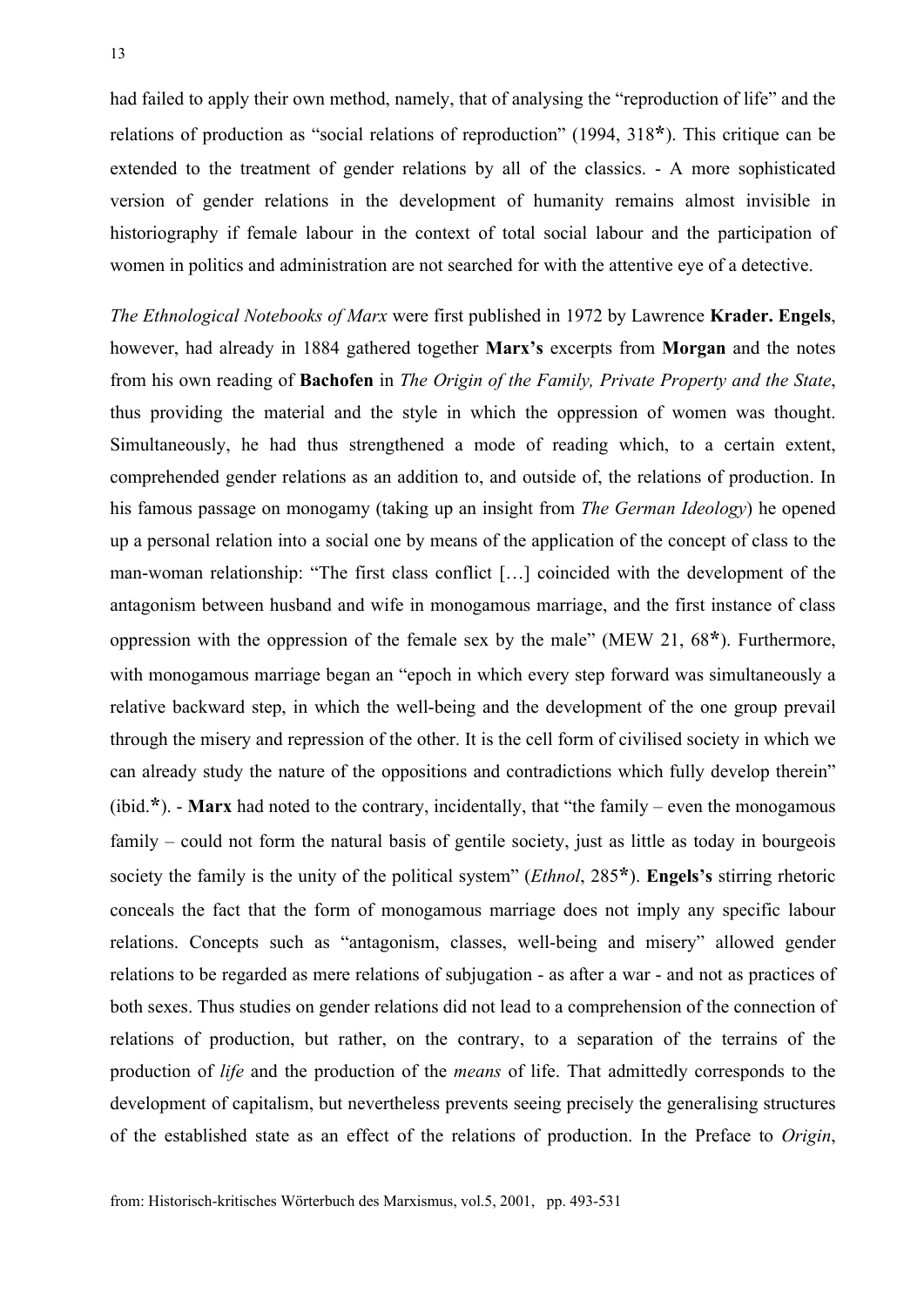**Engels** sketched out what was supposed to be understood by "production and reproduction of immediate life": "On the one hand, the production of the means of life, of the objects of food, clothing and shelter and the tools necessary for that production; on the other hand the production of human beings themselves, the propagation of the species" (MEW 21, 27 et sq.**\***). He named both "productions" and thereby established the starting-point for a theory of gender relations. However, he impeded its further elaboration by definitions which appeared to establish all labour (nutrition, clothing and housing) on the one side, and, on the other, the family; the latter was distinguished not by specific labour connections, but rather, through relations of kinship. Consistently, following **Marx's** notebooks of excerpts, he noted in detail in *Origin* the variants of organisation of sexual relations and reproduction, but did not note in what relation the labours carried out in the family stood to total social labour and to the reproduction of society. To this extent his work can be read as an omission to write the history of gender relations as a dimension of the relations of production. Instead, he treated the levels of sexuality and morality - in which **Engels**, though, as **Bloch** noted, obeyed "puritanical motives" when he proclaimed monogamy to be a female victory against "disorderly sexual dealings" and claimed a "mysterious seizure of power" of men on the basis of taking up, all too unconsidered, ideas from **Bachofen** (1961, 118**\***). - **Engels** gathered much material in order to prove the humiliation of women. However, it also escaped him in this instance that gender relations determine the *whole* society and are not restricted to the domestic sphere. His most famous sentence in this connection presented women as mere victims: "the overthrow of matriarchy was the *world-historic defeat of the female sex*" (MEW 21, 60f**\***).

**Engels's** perspective for liberated gender relations was the inclusion of women in industry, a movement which he saw already becoming a reality in capitalistically organised production, because modern industry "not only allows female labour on a large scale, but in fact formally demands it, and [...] strives more and more to dissolve private domestic labour into a public industry" (MEW 21, 158**\***). Since this perspective defined the state-socialist project, the problems can be studied in concrete and historical terms.

*Critical conceptual summary* - The critical survey of **Marx** and **Engels** demonstrates the approach to comprehend gender relations as relations of production just as much as its abandonment. The greatest barrier proves to be the tendency to think of gender relations as relationships between men and women. It must obviously become a rule to investigate the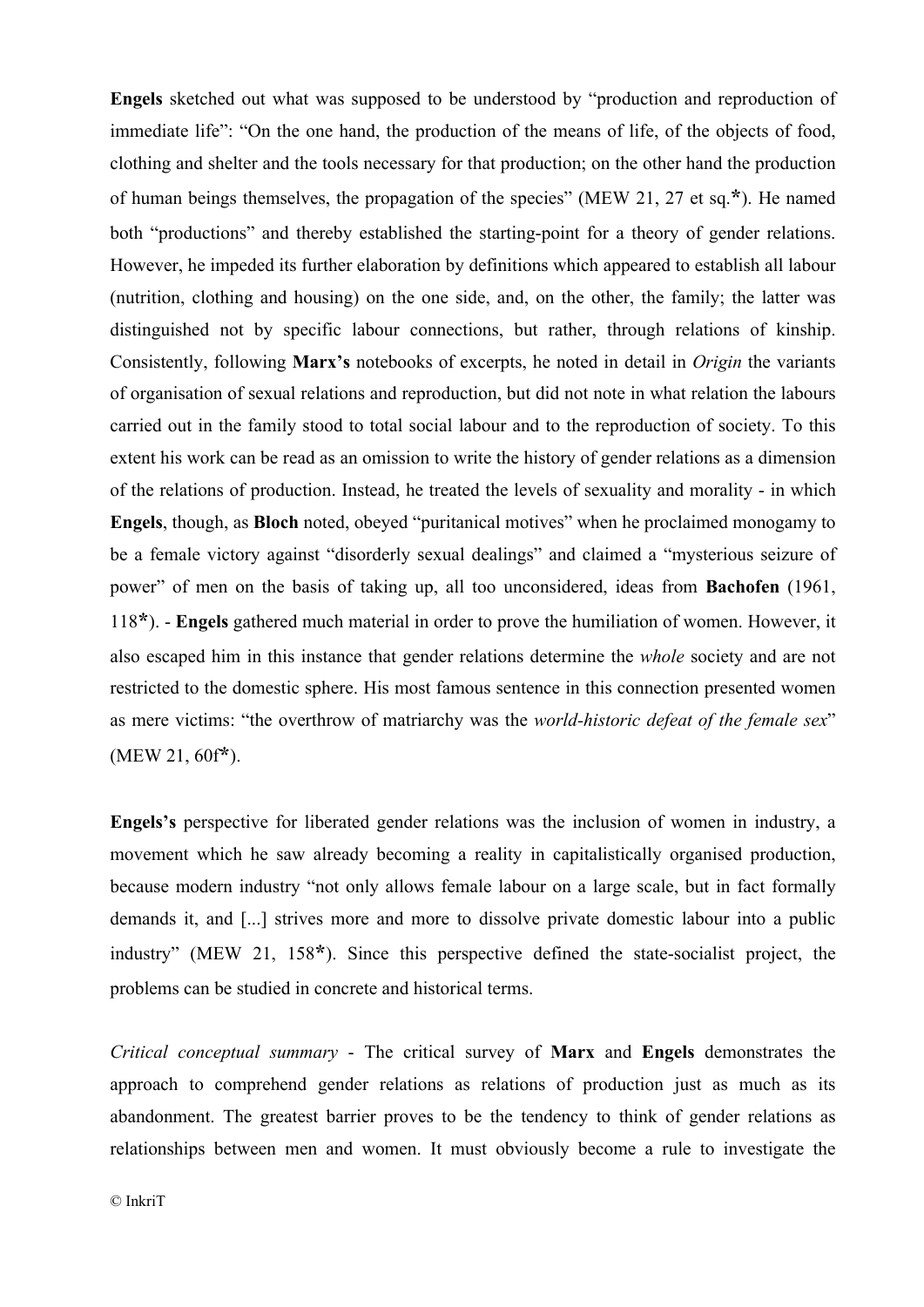different modes of production in history as always also gender relations. Neither can be comprehended without the answer to the question how the production of life in the totality of the relations of production is regulated and in which relation they stand to the production of the means of life, in short, how they determine the reproduction of the whole society. That includes the differential shaping of genders themselves, the particular constructions of femininity and masculinity, just as much as the development of the productive forces, the division of labour, domination and forms of ideological legitimation.

4. Politics concerning gender relations emerge in the history of Marxism as a struggle against the ban on abortion, as a demand for gainful employment for women and equal wages for the same work, but also as demands for a better family life (among others, by Clara **Zetkin**), as a promise to raise women up out of the restrictive confinements of the domestic sphere (**Lenin**, alongside many others), and as an attempt to liberate also the feminine psyche from its love-prison (Alexandra **Kollontai**). Finally, in the late twentieth century, there was the demand to create the preconditions which would allow the combination of family work and paid employment. In short, the question of gender relations always emerged as the "women's question", which took no account of its connection to the relations of production.

An exemplary exception stands out in Antonio **Gramsci's** notes on Fordism. His point of departure was the rationalisation of labour on the assembly line (Taylorism), the related creation of 'a new type of man' among workers and the political regulation of structural conditions. **Gramsci** introduced the concept of *historical block* for this process. He understood by this the combination of groups in the dominant power relation - in this context, the combination of the mode of mass production, private life-styles and state-sponsored campaigns concerning morality (Puritanism/ Prohibition). In this context gender relations emerged, in the first instance, as a particular subjugation of men under intensified 'mechanical' exhausting work conditions for a higher pay which allowed the support of a family and recreation, and which in turn was necessary for the maintenance of precisely this Fordist labour subject. His exhausting work conditions required specific morals and ways of living, monogamy as a form of sex which did not waste time or indulge in excess, little consumption of alcohol, and the formation of house wives who watched over (and were accordingly actively engaged in promoting) discipline, life style, health and nutrition of the family, in short, the mode of consumption. One sees the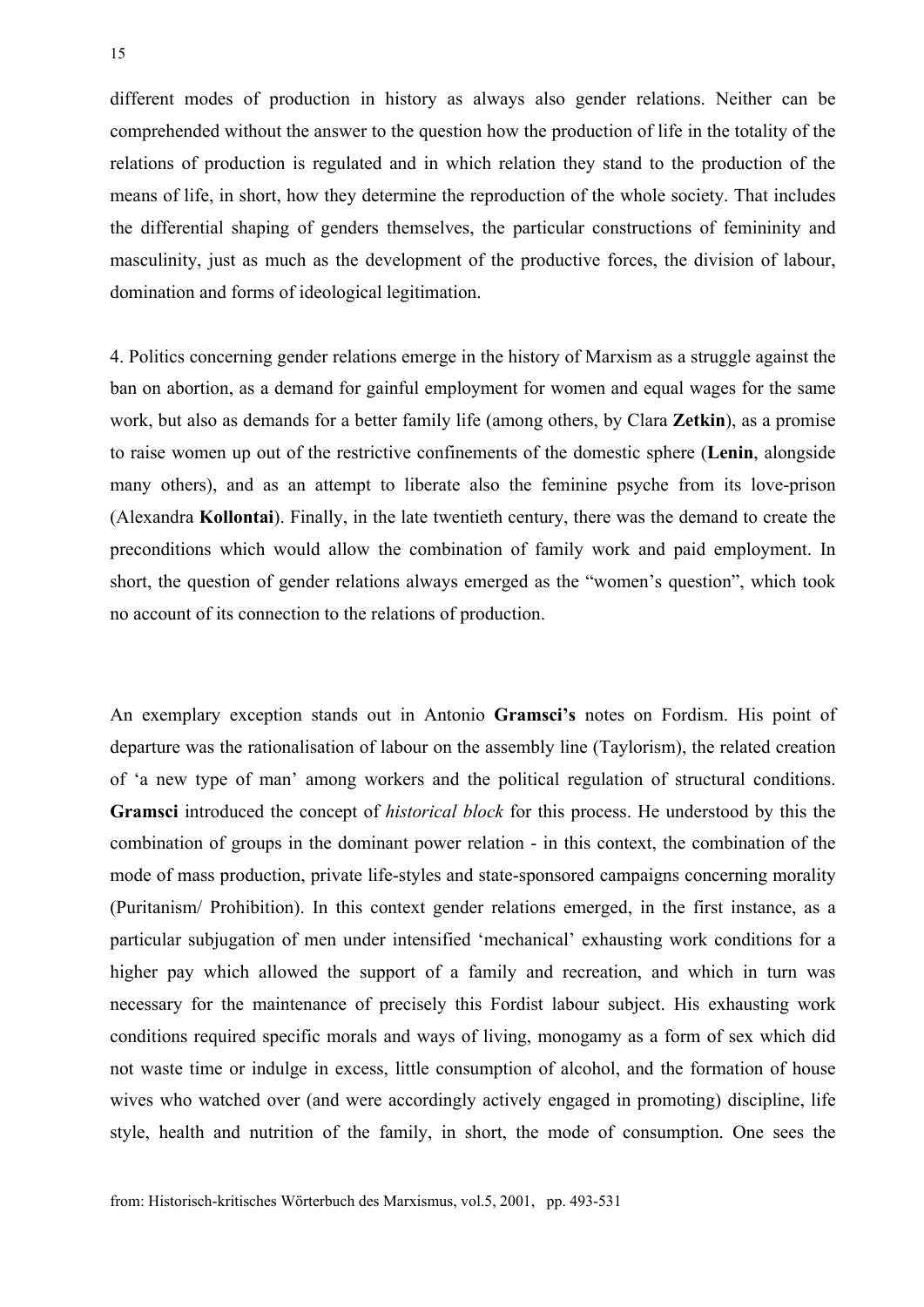disposition of the sexes and thus essential aspects of their construction, along with political regulations. Among other aspects, it can be seen how this whole structure was transformed with the change of the mode of production, and the essential points of articulation which flexibly hold capitalist society together can be recognised in this process. Related to the transition to the hightechnological mode of production, **Gramsci's** insights teach how to investigate the transformation by the new mode of production of the relations of manual to mental labour through an examination of gender relations: the new mode of production requires less labour powers than other types and its hegemony is correspondingly differently enforced; it needs another type of intervention by the state; it produces another effect on the terrain of civil society etc. The question of the new labour subject must include the new determination of gender relations, precisely because it concerns life-style, maintenance and development, which to a certain extent represent a 'marginalised centre' of social relations (cf. F.Haug 1998**\***).

5. The book on the subjugation of women published by John Stuart **Mill** together with his wife, Harriet **Taylor**, and their daughter Helen in 1869 aroused a great sensation and was translated into German in the same year. The goal was a kind of social psychology of gender relations as a foundation for the political and legal equality of women in order to support the struggles for the right to vote, the right to work and the education of women. **Mill** and **Taylor** used the concept of gender relations, even though it became unrecognisable in the German translation ("*Beziehungen zwischen den Geschlechtern*", "relations between the sexes" (Mill 1997, 5**\***). The primary terrains upon which existing gender relations were thought were habits and feelings, opinions on the nature of men and women and their current positions in society which were derived from such opinions, above all in terms of their legal status. Since "the subjugation of women by men" was "a universal habit", every deviation from this appeared as "unnatural" (24**\***). Their research was consequently directed toward the terrains of everyday experience, toward the morality which regulated it and the law. The assumption of naturalness of the "feminine" was criticised, and instead comprehended as a product of an education in dependency, a "result of imposed oppression according to the one tendency, of unnatural stimulation according to the other" (38**\***). The main focus of their work was the legal treatment of women: for example, the contract of marriage (51 et sqq.), which they portrayed historically from stages of violence to the modern form of "slavery" in which women, to a large extent without legal status and without property, owed obedience to their husbands, "in a chronic situation of simultaneous bribery and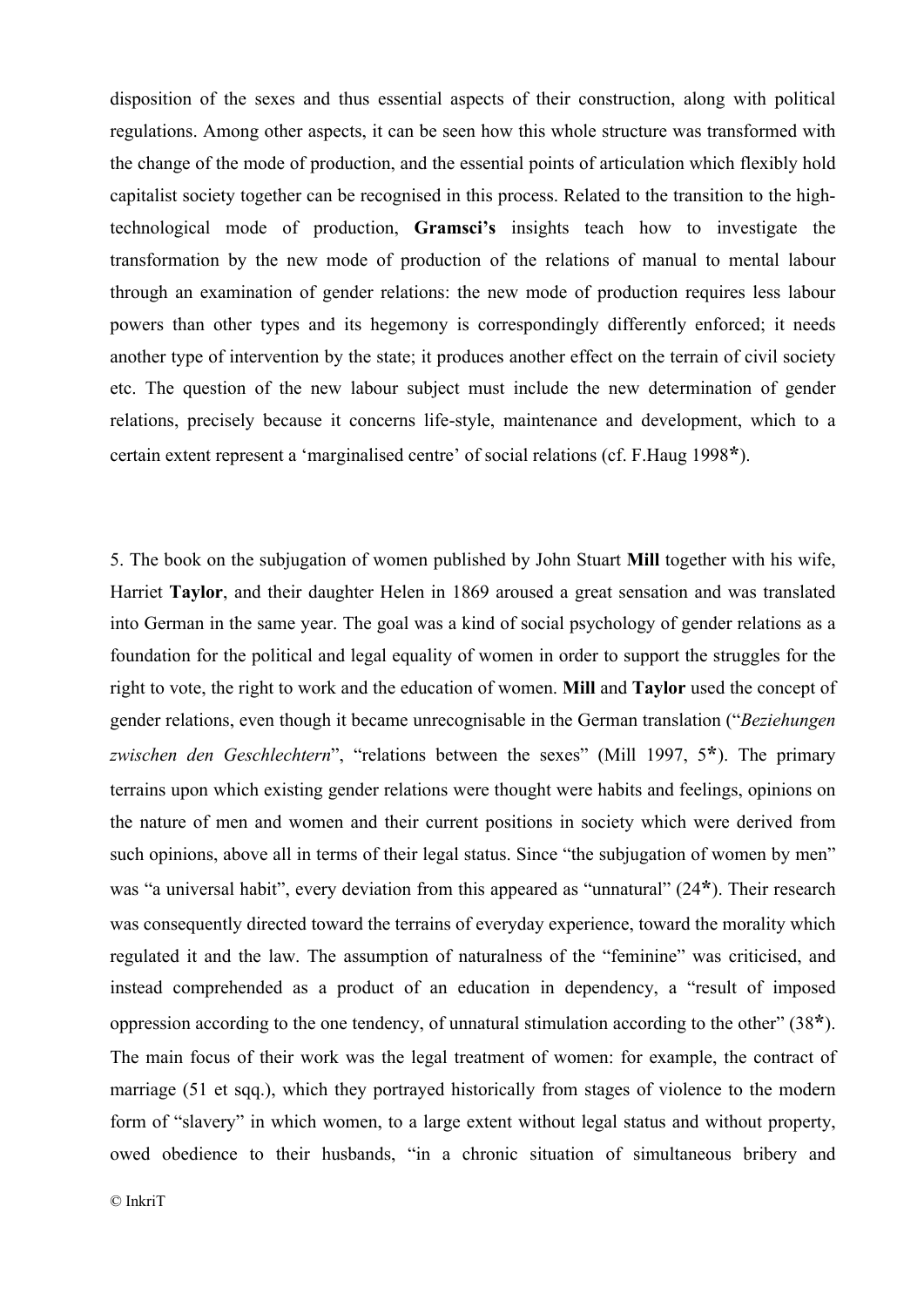intimidation" (22**\***), until, finally, a gradual correction in the direction of the right of divorce. Olympe **de Gouges** remained unnamed, but her ideas are certainly present. "Marriage", declare **Mill** and **Taylor**, "is the only form of serfdom still recognised by our legal system. There are no longer any slaves except for the ladies of the house" (131**\***). Humanity would gain infinitely if women were allowed to develop their capabilities and to apply them (136 et sq.**\***). According to the assumption of a masculine arbitrary violence, no attempt was undertaken to establish a connection to the relations of production. Their own field of experience, the fate of women of the bourgeoisie, allowed them also to overlook the formation and education of the female proletariat. - It remains to be recorded that since the end of the eighteenth century insight into the constructed nature of gender, in particular, the gender of women - first, in **de Gouges**, now in **Mill/Taylor** - belonged to the standard stock of knowledge. Two centuries later this insight emerged again with no sense of its own history, as if it were the most novel of all ideas.

Just seventy years after **Mill**/**Taylor**, Virginia **Woolf**, in bourgeois gender relations which had remained relatively the same, farewelled the hope that society would gain when women were placed on an equal footing with men and could take up the careers reserved for and practiced by men. In this case, she argued, women would become just as "possessive, suspicious, and quarrelsome" as men (1938, dt. 1978, 89**\***). She detected in the gender relations in which the bourgeoisie reproduced itself the possibility of the capitalist mode of production, of war and of its ideological anchoring. These gender relations produced on the side of the subject: "senselessness, pettiness, malice, tyranny, hypocrisy, immorality in excess" (110**\***). On the basis of the difference between the practices of the genders she came to the conclusion that the emancipation of women required another society in which, among other things, formation and development would not be "for capitalism, market, war, but for the perfecting of spirit and body, life and society" (ibid.?\*). Although, again, limited to the bourgeois class, knowledge was here developed concerning the structural role of the sexes in the reproduction of the relations of production.

Ten years later Simone **de Beauvoir** explained that the oppression of women was due to the "capacity for reproduction" of woman; she saw feminine sub-alternality maintained by the socially specific construction of social gender of the time. "The balance of the productive and reproductive powers is realised in different way in different economic epochs of humanity's history. These, however, create the pre-conditions for the relationship of the male and female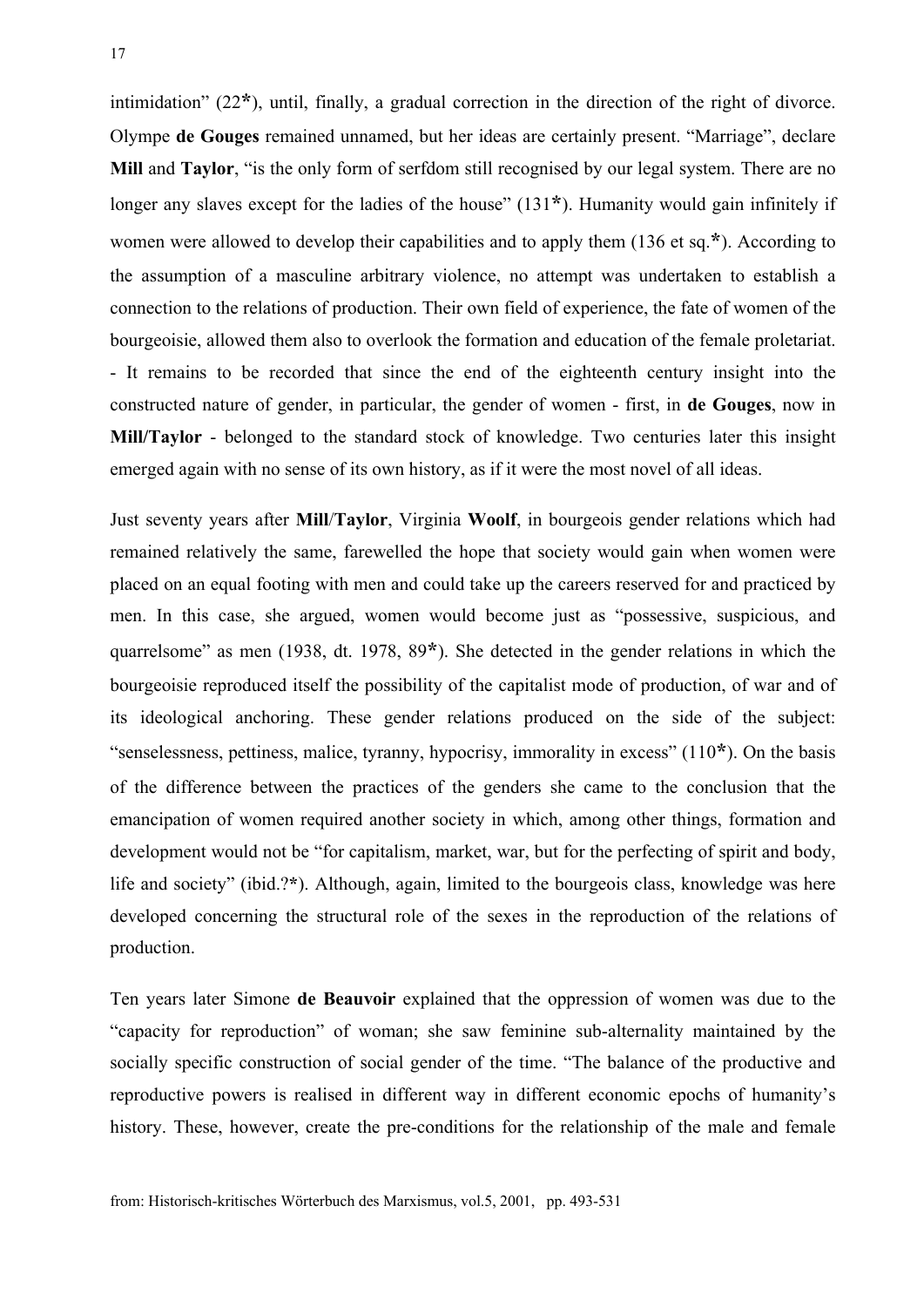parts to their descendants and thus also to each other" (1949/1960, 49**\***). Her conclusion, which was influential for the later women's movement, was aimed at the employment of women in order to make them economically independent from men, the structural integration of technical progress in human reproduction and the transformation of the ideological-psychological construction of the feminine.

6. Important elements for a theory of gender relations were developed in the discussions concerning a Marxist anthropology in France in the 1960s. Insights into the connection of political and cultural dimensions in the development of modes of production were supposed to be gained from the analysis of pre-capitalist societies. A point of contention, among others, was what "the economic in the last instance" meant. Maurice **Godelier** grasped the role of relationships of kinship for the regulation of the relations of production as a question of a dominance which then " 'integrates' all other social relations", which not only defines relations of descent and marriage, "but also regulates the particular laws regarding the disposal of the means of production and products of labour, [...] and when it possibly serves as a code, as a symbolic language, which expresses the relations of humans among one another just as much as their relations to nature" (1973, 49**\***). Claude **Meillassoux** responded critically that kinship was for **Godelier** the "Alpha and Omega of any explanation of primitive society, since kinship generates, as it were, its own determination. It follows from this that the economic is determined by social development [...] and historical materialism no longer possesses any scientific basis at all" (1983, 63**\***). The critique is unjust, since **Godelier's** formulation of the research question posed to the social sciences was: "Under what conditions and according to what reasons does any particular instance assume the functions of the relations of production and control the reproduction of these relations and thus the reproduction of the social relations in their totality?" (1973, 50**\***). He understood this as a specification of Marx's formulation of the ultimate determination of the social and intellectual life process by the mode of production.

**Meillassoux's** suspicion that in this articulation kinship was given "a doubled status of a base and a superstructure" (1983, 63**\***) and was even regarded as a key for anthropology is, however, not to be rejected out of hand. Of course the see-saw of instances and dominances vanishes as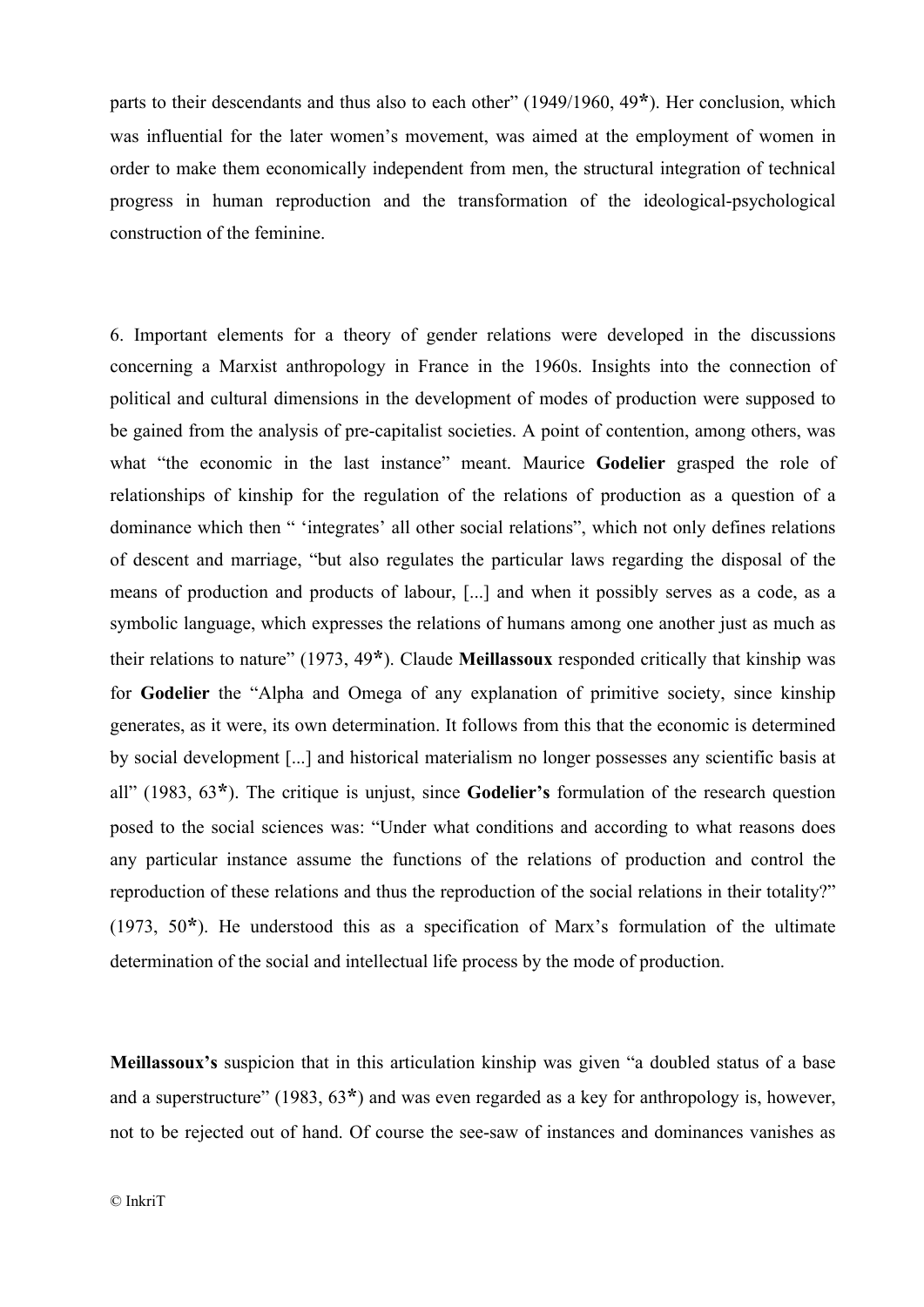soon as kinship relations are grasped as relations of production. **Meillassoux** opened the way for this by defining as the central point of departure the concept of *relations of reproduction*. With this he analysed that a society for its continuance must establish a "satisfactory balance between the number of productive and unproductive individuals and among these [...] a sufficient number of members of both sexes of the right age" (56**\***). Since this is not given in itself in small cells of production, the oldest, who enjoy a higher standing due to work done in the past, develop a system of exchange of women (57f**\***); their power shifts "from the control of the means of life to the control of women and from the management of food stuffs to political authority over individuals" (59**\***). In the proto-agrarian mode of production (which was based in addition upon hunting), these instances of the eldest did not exist; there was kidnapping of women and thus the necessity to protect women, which excluded them from hunting and war. At the same time war gained the meaning of founding the domination of men.

**Meillassoux** agreed with the view of **Marx** und **Engels** that "women were undoubtedly the first exploited class" (95**\***), but adds that they were subjected to different relations of exploitation and subjugation according to sexual maturity. He agreed with **Engels** that one could speak of an "historical defeat of the female sex", but objected that this is not to be linked to the emergence of private property. Rather, it was founded in the relations of reproduction, in which on closer inspection a multiplicity of relationships of dependence are also to be detected among men, differing according to the mode of production. He connected the necessity of marriage with farming, in which the wife became an instrument of reproduction.

**Meillassoux** showed as an example of the agricultural household how the "relations of reproduction" became "relations of production", since "the relationships of filiation [have to] correspond to the relationships of dependence and authority which exist in production" (62**\***). In this case, the relations in reproduction are politically formed, subjugated, however, to the determining constraints of production. In the central themes of the studies on primitive societies forms of the family, female lines of descent, their dissolution by patriarchal lines of descent, authority of elders, fertility cults, compulsion to endogamy, incest-taboo - he highlighted the achievement of relative independence of the organisation of reproduction. "The social reproduction of the household is no natural process, nor is it […] a consequence of war, robbery and abductions. It is a political undertaking" (61**\***). **Meillassoux** held, with **Marx**, to the primacy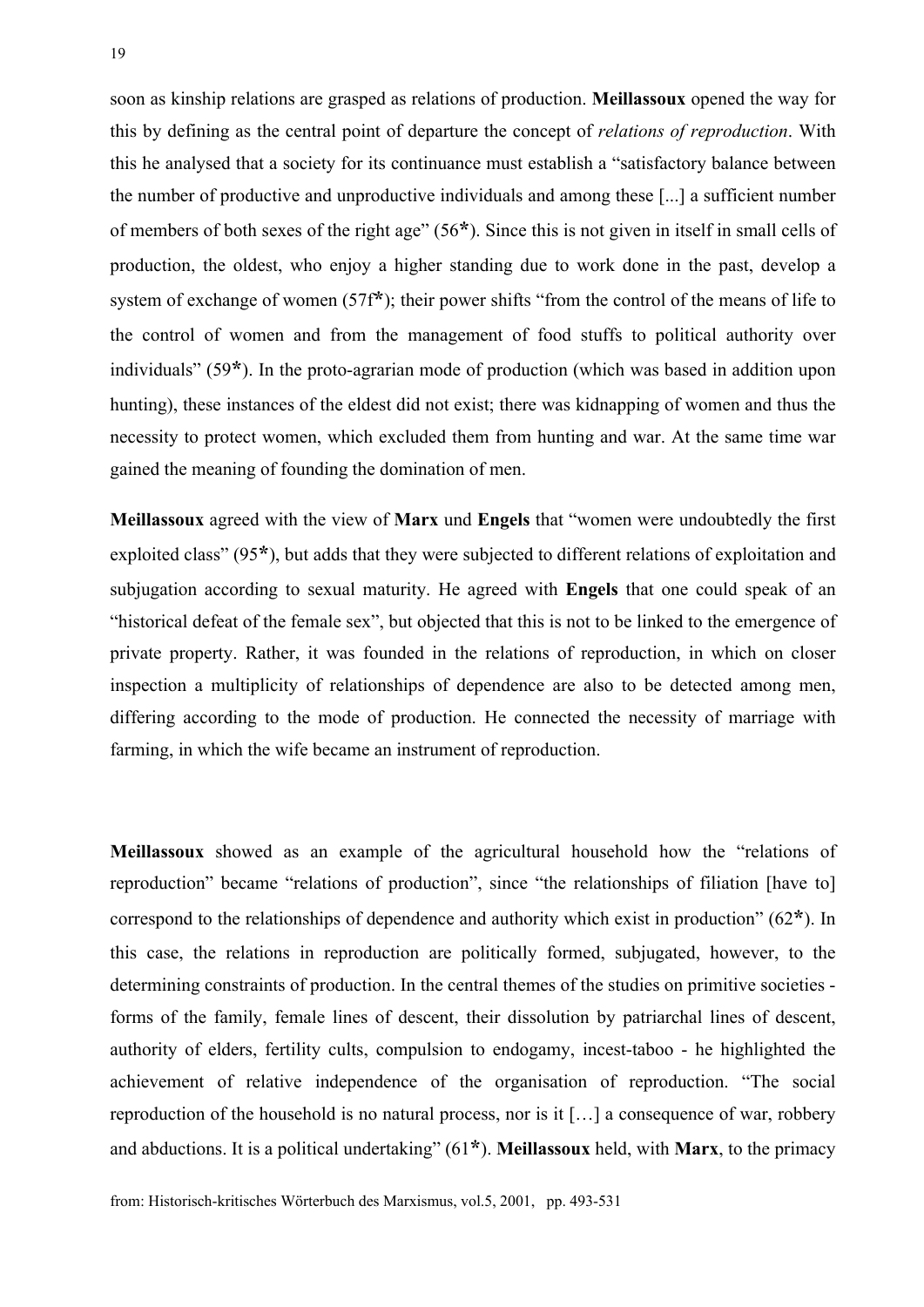of the relations of production and explained that "the place which the relations of reproduction in the organisation and management of the society take" establishes the meaning "which the juridical-ideological idea, i.e., kinship has", so that relations of reproduction "have the tendency to become accepted in a non-egalitarian class society as fundamental 'values'"  $(62^*)$ 

The domestic mode of production, the economic centre of primitive societies, continued, according to **Meillassoux**, until the late phases of imperial capitalism and was assimilated to the laws of capitalist class society as a meagre basis of production of life and labour power, preserved there and at the same time destroyed. Accordingly, **Meillassoux** opposed **Marx's** view (*K I,* 591**\***) that there was no longer any inflow without costs into developed capitalism at all after the phase of primitive accumulation, overlooking of course Marx's comment to the contrary  $(K II. 114^*).$ 

Following **Meillassoux**, studies became possible which allowed the structural role of the sexes in the regulation of total reproduction (determined by the state of material production) and, in this, the role of politics, ideology, morality and their relative independence to be analysed. Nevertheless he did not keep completely to his approach to think the relations of production on the basis of the relations of reproduction, so that, for example, the power of the oldest appeared to him as masculine, conditioned by production. Here the inclusion of gender relations is to be added.

7. Feminist ethnology concentrated on the treatment of gender relations. Thus Olivia **Harris** und Kate **Young** gave as a reason for their turn from women's studies to research on gender relations the fact that the relationships between different actors only becomes understandable in connection to the relations of production (1981, 111). As a terrain of analysis they suggested changing from the general terrain of the mode of production to the more concrete one of the "conditions of reproduction of historically-located productive systems" (117).

**Engels's** *Origin* has regularly been a starting-point or critical point of departure for feminist ethnologists. One of the first, Eleanor **Leacock**, following **Engels**'**s** proposal to connect the oppression of women to the emergence of private property, has worked since the 1950s on research into non-class societies in order to grasp in a new way the position of women in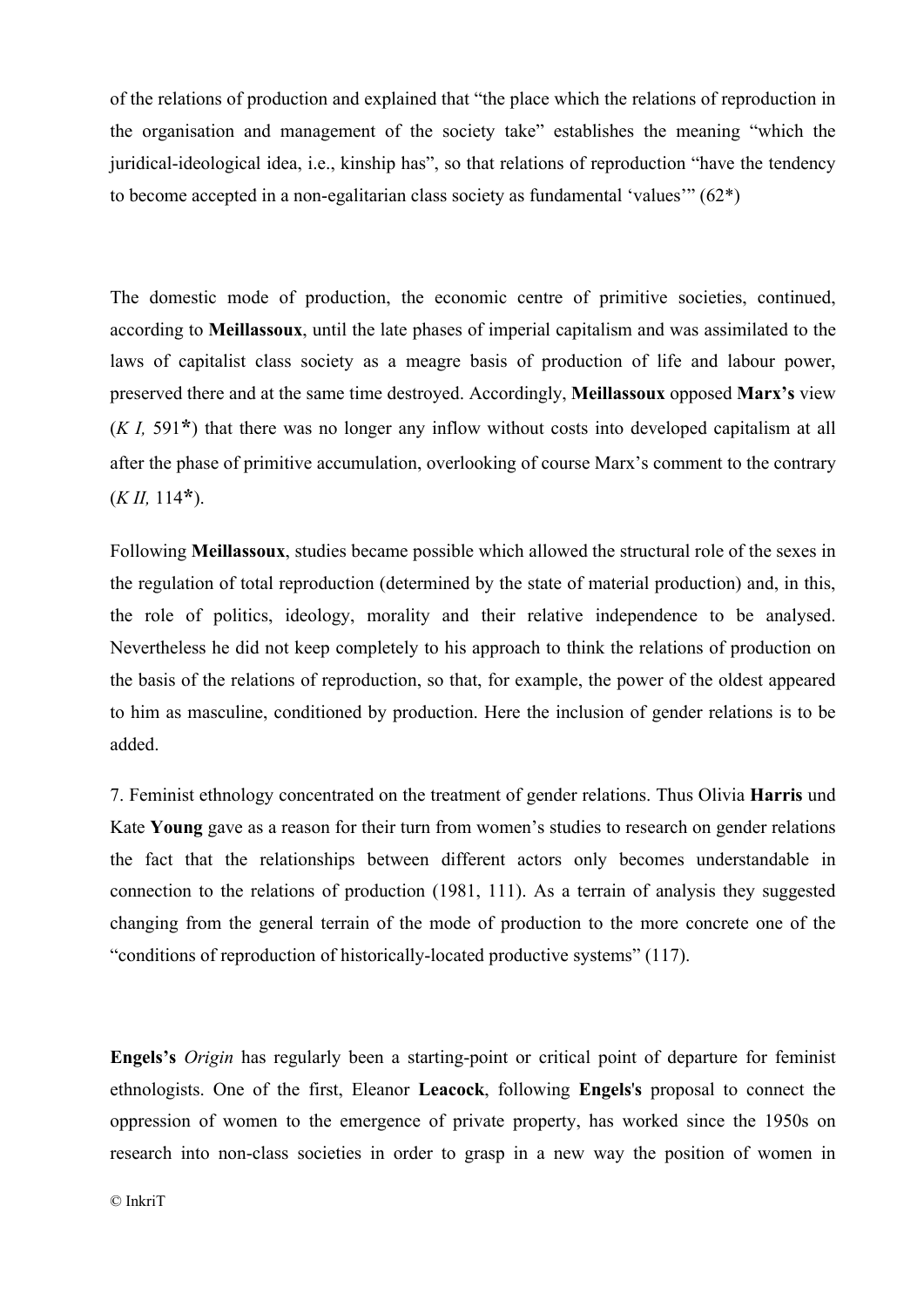relations of production, distribution and consumption. Her fields of research are, among others, organised hunter-gatherer societies before the emergence of the state. In her re-reading of the studies of **Morgan**, **Wright**, and **Lafiteau**, but also later authors like **Landes** (1938), **Leacock**  criticised both their inadequate research of the self transformative socio-economic conditions and their ethnocentric points of view (45 et sqq.). Instead of equality, she spoke of an autonomy of the sexes (30). She criticised the generalisation of the division, common in class societies, of the public and private, doubted the universal representation of the family and noted the absence of leaders, markets and private land ownership as essential dimension of hunter-gatherer societies (36). The division of labour between the sexes was accompanied by a high reputation for women because of their ability to give birth to children. To be noted, according to **Leacock**, is the fact that women in every society make an important economic contribution, but their status is dependent upon "whether or not they can control the conditions under which they work and the distribution of the goods which they have produced" (50 et sq.) Her conclusion is that in societies in which the domestic economy makes up the whole economy, gender relations were not determined by relations of domination (42) and that "household management" was decisive in council assemblies which decided on war and peace.

Inside feminist ethnology there consequently developed three tendencies in opposition to the thesis of the binary division of the history of humanity into a matriarchy and - after a break - a patriarchy as precondition of progress. The idea of women as victims was positively taken up, or rather, updated in a slightly modified form, by a first tendency. Thus the view of Claude **Lévi-Strauss** (e.g. 1971, 1980**\***), among others, that men everywhere behaved toward women just as culture to nature and that women represented the non-cultural wild element, also enjoyed feminist recognition (cf. e.g. **Ortner** 1974; **Rosaldo** 1974; **Benard**/**Schlaffer** 1984). Sherry B. **Ortner,** for example, inspired in an equal measure by both Simone de **Beauvoir** and **Lévi**-**Strauss**, claimed that universal oppression of women stems from the fact that "woman's body seems to doom her to mere reproduction of life; the male, in contrast, lacking natural creative functions, must [...] assert his creativity externally, 'artificially', through the medium of technology and symbols"; the male creates in this way "relatively lasting, eternal, transcendent objects, while the woman creates only perishables – human beings" (1974, 75).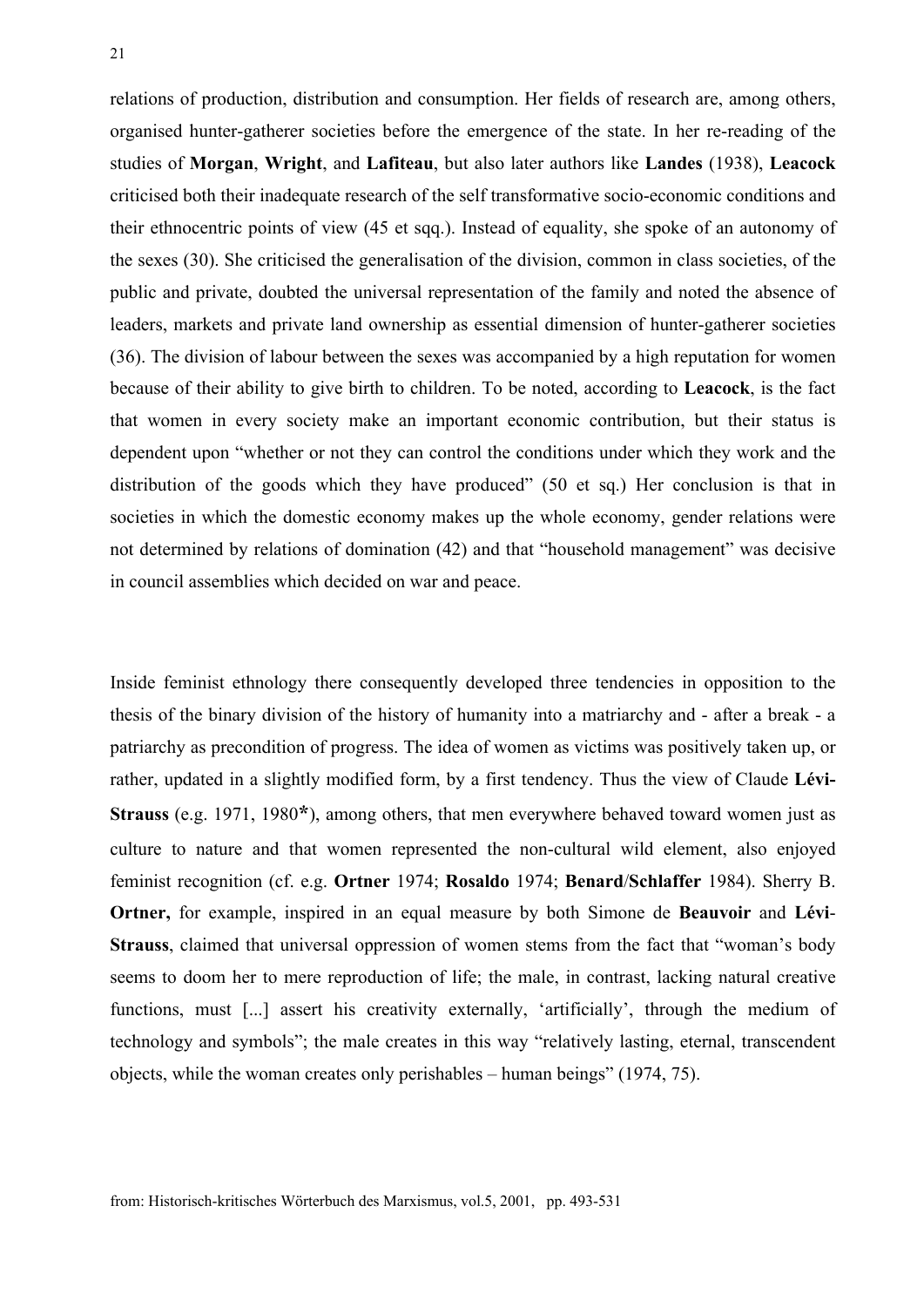A second group regarded the victim discourse as a result of a masculine mode of research which did not notice (or, due to the separateness of women's culture, could not even perceive) the activities of women. Carol P. **MacCormack** criticised the constructed nature of such a model as a product of the late eighteenth century and demonstrated at the same time the dominatory uses of this mode of thought: "If women are defined as 'belonging to nature', the domination of men over women begins to be regarded in high esteem or even have ascribed to it moral virtue, analogous to the virtue of human domination over natural sources of energy or the libidinal energies of individuals" (1989, 75). The perception of non-European women and their symbolical appropriation by means of western ethnology was treated in a similar way. "The conscious and unconscious symbolic reification of the 'primitive' woman in the everyday life, art and science of the metropoles has legitimated her actual subordination and encouraged an activity which continues it" (**Arbeitsgruppe Wien** 1989, 9).

A third tendency of critical-feminist research was directed toward the search for genderegalitarian societies. Equality was here understood as equal value, because the division of functions is not necessarily accompanied by hierarchy. Ilse **Lenz** (1995), who spoke of "gendersymmetrical societies", criticised the conclusion which was suggested by **Engels's** binary division of history into a matriarchal phase of reproduction and a patriarchal epoch determined by production, namely, that women could only liberate themselves through participation in the latter (38 et sq.). "Gender and domination are simply seen in relation to each other in this binary division of epochs, and the necessary steps of mediation of the economy, society and thought are lacking" (44). The question for ethnological research, on the other hand, had to be "in which form women and men are active in these socio-political processes and which power they derive from them" (45). Research questions were directed toward production, reproduction and sexuality, knowledge of the body, political authority and symbolic order. **Lenz** rejected the usual concept of power (for example, that of Max **Weber**) as masculine, since it one-sidedly referred to the opportunity to enforce one's will over and against others and was thus limited from the outset to the victor. She comprehended power as determination over processes and resources. Only this allowed the multiplicity of gender relations to be comprehended, to discover, for example, women's power also in patriarchal societies on the "underside" of official power (55), and thus to think in terms of a "power balance", rather than having to think a complete subjugation of one gender by the other (64).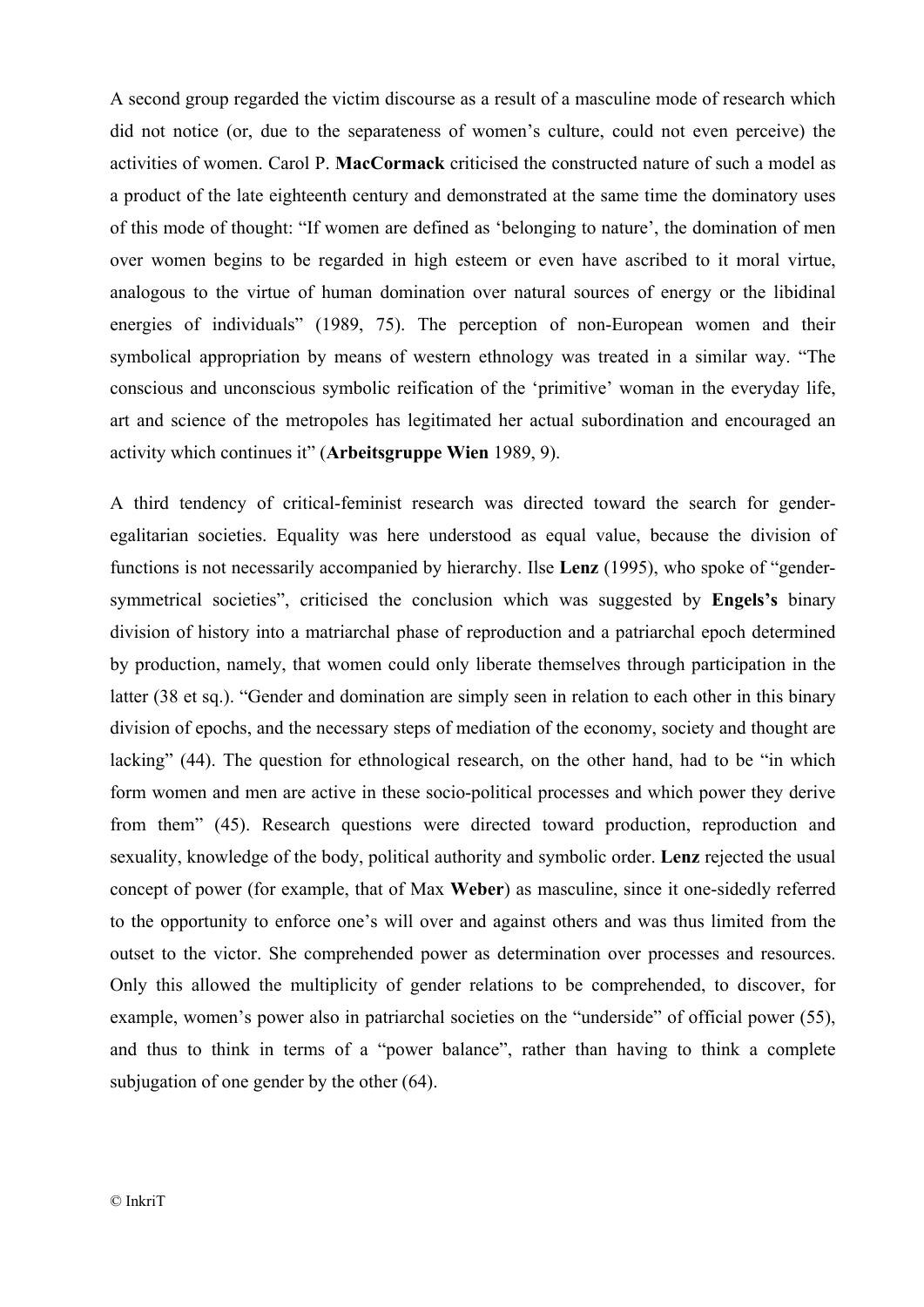The thesis "that forms of marriage give an excellent insight into the organisation of relations of production specifically relevant to gender in all classless societies" (**Collier/Rosaldo** 1981, 278), was contested by Ute **Luig** (1995) who pushed rites of sexual maturity and of access to economic, political and religious resources back onto centre stage. Her main conclusion: a gender-specific division of labour does not have to be accompanied by hierarchy, dependence and exploitation. "Egalitarian relationships do not correspond to any natural, originary situation, but are perpetuated by conscious, social strategies and control mechanisms and are continually formed anew" (95). As preconditions of equality she named the absence of accumulation, that is, the immediate consumption of food stuffs, and, accompanying this, autonomy as a capacity to provide for one's self. For the most part, **Luig** used the concept of gender relations in the singular. This mode of formulating the question produced the effect that the different practices into which the sexes enter were not seen in connection to the reproduction of society, but rather, on the contrary, social production, hunting and gathering, were comprehended as moments of determination of the interaction of the sexes – as if the genders as such were antecedent and as if society were additionally produced as a particular (e.g. egalitarian) relation of both to each other.

The study of distant cultures and their gender relations led at times to a kind of sophisticated tolerance for which all material evidence appeared to be unimportant. Thus Ina **Rösing** (1999) reported from an investigation of an Andean village in which she claimed to have discovered ten instead of the normal two genders. She demonstrated this in the multiple and changing "gender" allocations of space, time, field and public offices etc. – thus, for example, the sun is masculine in the morning, but feminine in the evening. Research into gender relations was here dissolved into a multiplicity of discourses. Nonetheless, even in this many stranded fabric there is a central thread to be discovered: "The fundamental, everyday division of labour, family life and sexuality are not affected by symbolic genderness" (56). The conspicuous gender symbolism was explained by her materialistically as a recharging of the sexual, in the sense of entreaties for fertility made necessary by the hard conditions of survival in the Andes.

Maxine **Molyneux**, in her re-reading of studies on Gouro-formation (which had been studied by Emmanuel **Terray** (1974) and Georges **Dupré** and Pierre Philippe **Rey** (1978)), demonstrated that leaving the status of women out of an account led to more general conceptual and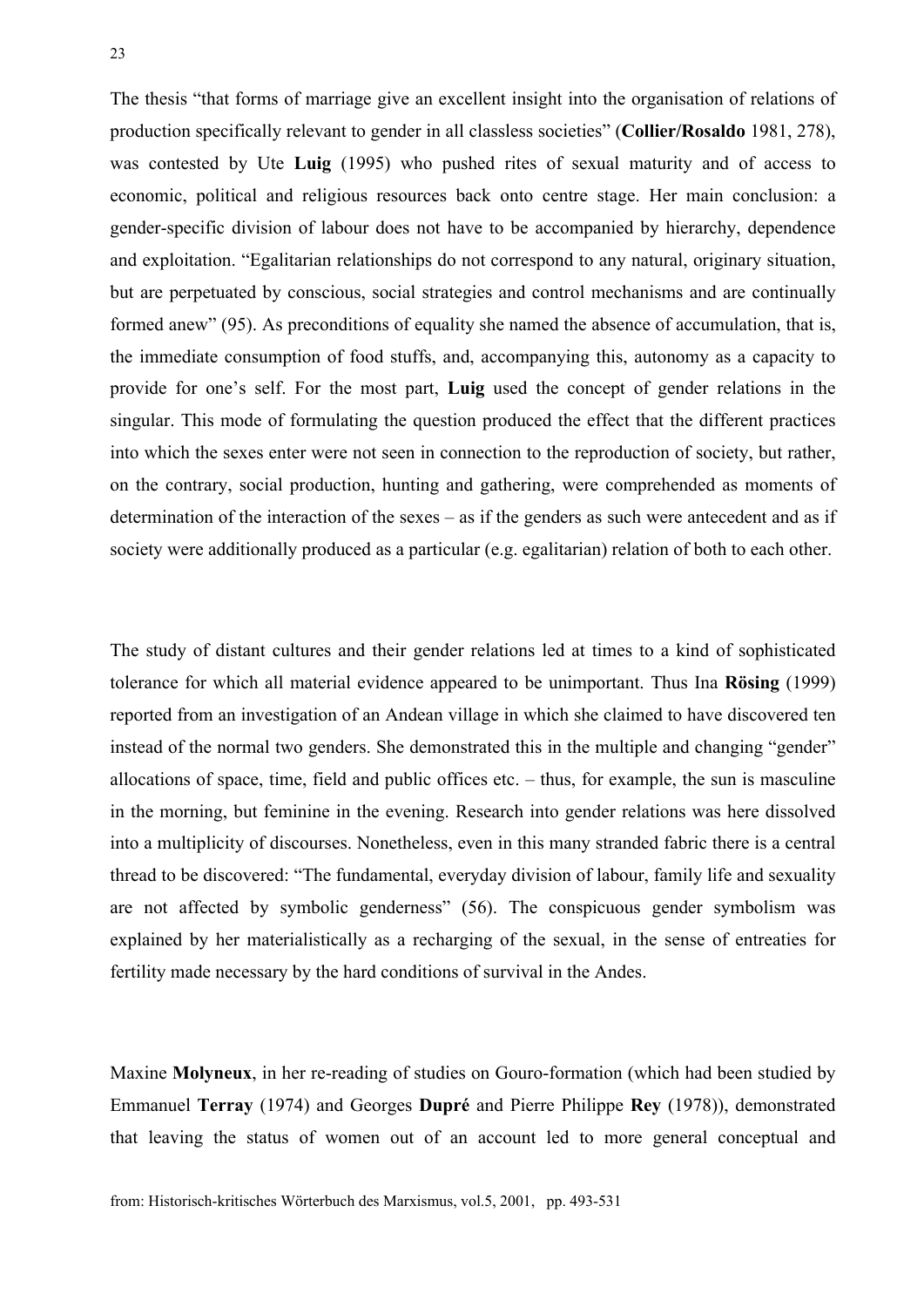epistemological problems. The point of contention was the question of whether or not this was already class society. The focus of the analysis was the relation of elders to the younger men who found themselves in an ambivalent exploitative relation. **Molyneux** showed that opponents and supporters of the thesis of class society departed from a vision of a purely male society (1989, 107). Central for the analysis of any mode of production, however, according to **Molyneux**, was the comprehension of the gender specific division of labour (112). Among the Gouros, the women's surplus-production was appropriated by the eldest, so that they would have represented a class for **Terray**, whose point of departure was observed exploitation rather than property. Attention to women, however, could also have corrected **Terray's** concept of class: In the separation of women from the land and from the product of their work one could have seen "the dissolution of collective property in land and the emergence of relations of private property" (121 et sq.) and consequently the transition from ur-communism to a class society (120). In opposition to **Engels**, **Molyneux** did not see the subordination of women founded in their marginalisation by the development of social production. Rather, she argued that it consisted precisely in the fact that were supposed "to remain a central factor for production" (128), because they brought prosperity. Women and their labour were, thus, essential for the dissolution of community. **Molyneux** used the concept of gender relations, but this was made unrecognisable by the translator as "relations between the sexes" (*Beziehungen zwischen den Geschlechtern*) (132).

The study of feminist ethnology demonstrates, among other elements: an historical materialism of the thing itself demands that gender relations are comprehended as relations of production, that is, demands research into the participation of the genders in different modes of production and thus the investigation of the many and diverse practices and their symbolic expression, and their reinforcement in determinant customs, traditions and value systems. If the standpoint of the reproduction of society is abandoned, the phenomena appear as arbitrary. In the re-reading of existing research it becomes apparent that doubts are appropriate, due to the ethnocentrism and/or andro-centrism in language and concepts; this is also the case for feminist research.

8. The discovery that there was a further system of domination beyond that of capitalism, namely, the patriarchy, raised the question for the feminism of the second wave of the women's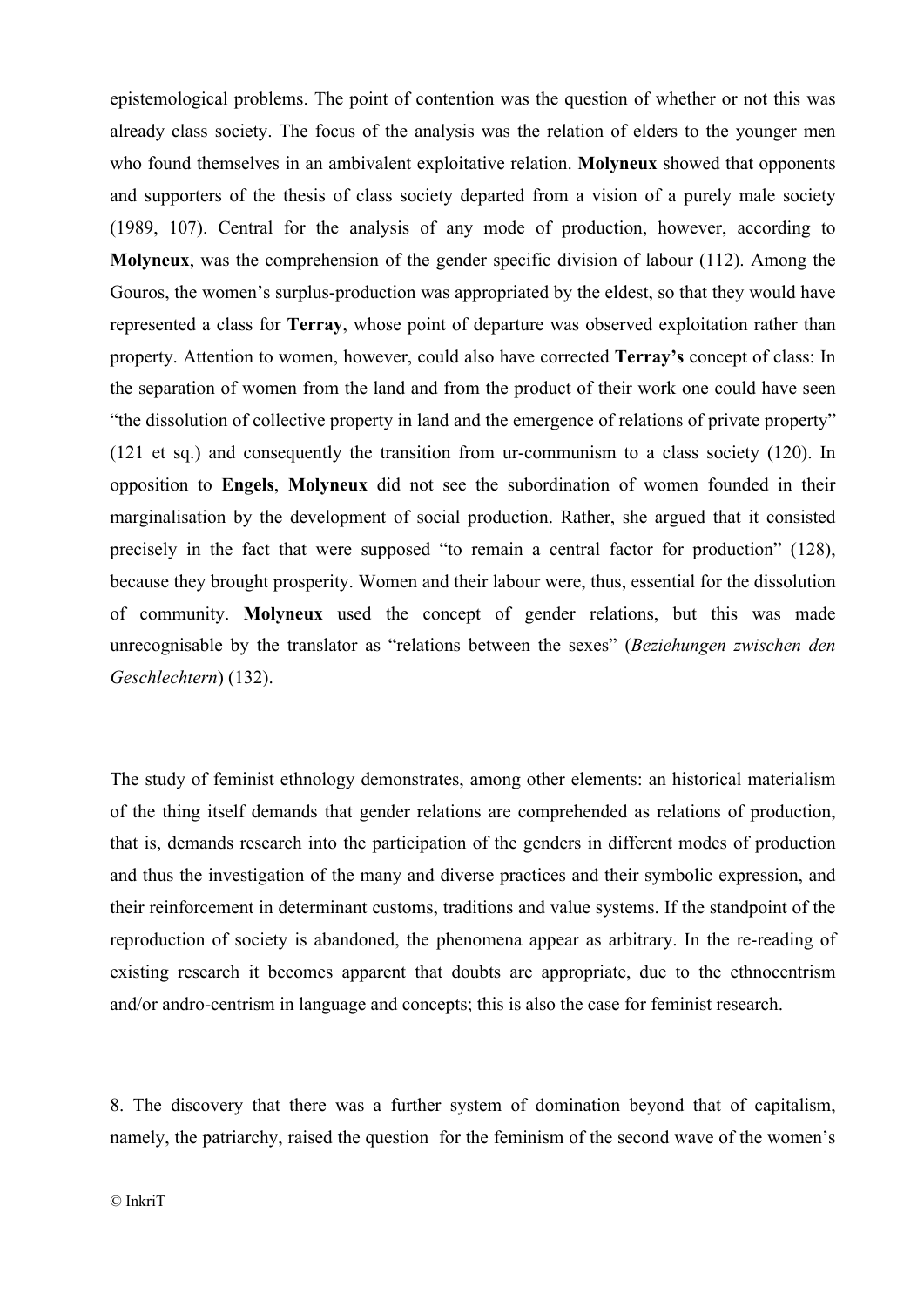movement of how the interaction of the two types of domination was to be thought. The discussions about chief and secondary contradictions, influenced by Maoism, sought to claim a totality. Its analysis, however, was simultaneously blocked by this same conceptual paradigm. The discussion was conducted within Marxism, by which **Marx** was understood as standing for the centrality of class relations. After the struggles since the 1970s concerning the recognition of housework, the question was further developed into a problematic of the total social economy. The debate was conducted under the name of "dual economy".

Linda **Phelps** was one of the first who sought to comprehend capitalism and patriarchy as different relations of production: "If sexism is a social relationship in which males have authority over females, *patriarchy* is a term which describes the whole system of interaction arising from that basic relationship, just as capitalism is a system built on the relationship between capitalist and worker. Patriarchal and capitalist social relationships are two markedly different ways human beings have interacted with each other and have built social, political and economic institutions" (1975, 39). Zillah **Eisenstein** proposed to speak of two different modes of production which mutually supported one another (1979, 27); Sheila **Rowbotham** (1973) regarded such a co-existence as merely specific to capitalism; Ann **Ferguson** (1979) coined the term of "sex/affective production" in relations of reproduction as a term for the mode of production occupied dominantly by women. The most well-known was Heidi **Hartmanns**  attempt of 1981, in connection to the theses of **Marx** and **Engels** that the seed of the patriarchy is the power to dispose of female labour power (*DI*, MEW 3, 32**\***), to establish a materialist theory of gender relations. This was aimed against the view proposed by, for example, Juliet **Mitchell**, that there were "two autonomous areas, the economic mode of capitalism and the ideological of patriarchy" (1974, 409). - Roisin **McDonough** and Rachel **Harrison** (1978) insisted that patriarchy could only be comprehended if it was defined historically and concretely in the interaction of "relations of human reproduction" and the relations of production (26). This meant for capitalism the introduction of class relations into the analysis of gender relations. - Gabriele Dietrich questioned the priority of commodity production, since "the production of life is a indispensable condition for every further production process; in a socialist perspective, this involved "not only the problem of how we want to get to the association of free producers, but also of how we want to shape that which was called 'reproduction' for the society of free humans (1984, 38). Iris Maria **Young** proposed to overcome the "dual system" approaches in the direction of a single theory "that can articulate and appreciate the vast differences in the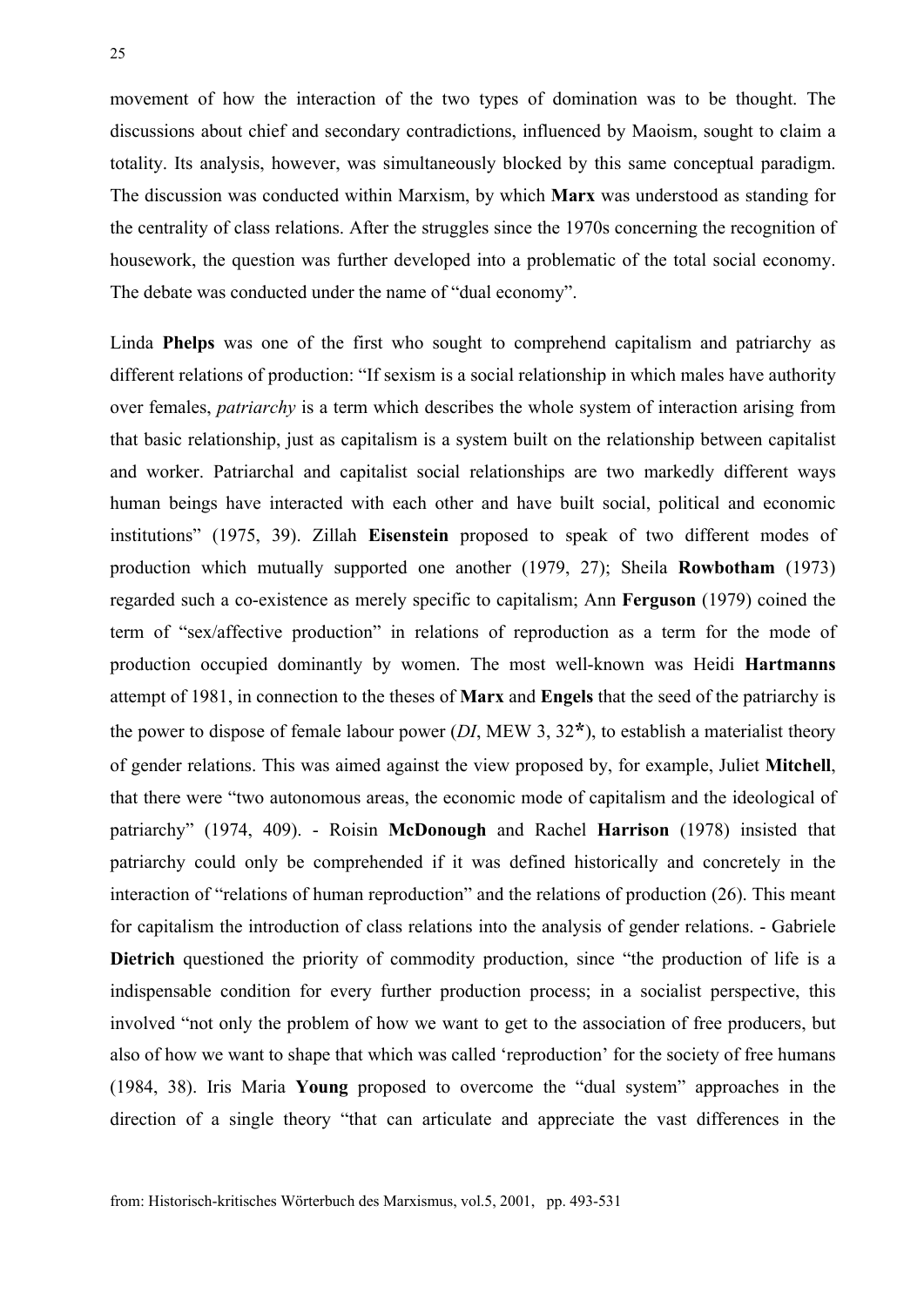situation, structure, and experience of gender relations in different times and places" (1997, 105). Michèle **Barrett** (1983) summarised the debate for her foundation of a Marxist feminism.

9. The analysis of gender relations presupposes the category of gender. The possibility available in English of distinguishing between biological *sex* and social *gender* was the basis for a conjuncture which lasted more than 20 years in which gender was comprehended as socially constructed, to the extent that the concept of 'gender' was also adopted in other languages. However, the analysis of gender which - not least of all due to the decline of the women's movement - had dissolved the apparent naturalness of previous thematics of questions concerning women, had also dispensed with the connection to relations of production which had still been dominant in the debate concerning housework; thus the discussion centred upon the concept of gender, but not gender relations.

The fall of state socialism made it absolutely necessary for Marxist feminists to think the relation of gender relations and modes of production in a new way, not least of all because the now obvious demolition of women's rights in the former state socialist lands caused by bringing them into line with those offered by capitalism was accompanied by the claim that state socialism had oppressed women just as much as capitalism, and, at the same time, the claim that fallen state socialism's mode of production was entirely different from the capitalism's mode of production, with which it had not been able to compete. The mode of posing the problem assumed that gender relations and a mode of production do not have any internal connection. It was not the time for social theory, and thus thinking gender relations as relations of production could be made out to be a relic of thought from days gone past.

The following thesis led to intense controversy: "The dominant economy of exchange, the market, profit and growth is setting out upon an extensive exploitation, not only of employed labour power, but just as much other (third) worlds which do not produce according to the same principles. It is neglecting care for life and its commitment to the people who do these things out of love, out of a feeling of 'humanity' and who therefore cannot be treated as the same. The symbolic order, the fields of art and science and the entire model of civilisation are all equally imbued and legitimated by such gender relations as relations of production. That is also the case for subjects themselves as personalities" (F.**Haug** 1993/1996, 151). Hildegard **Heise** saw in this a maceration of the concept of relations of production suited to such unhappy times (1993, 3), while Ursula **Beer** detected the reduction of "Marxist conceptual paradigms" to "a purely illustrative character" (1993, 6). Such conception of gender relations as relations of production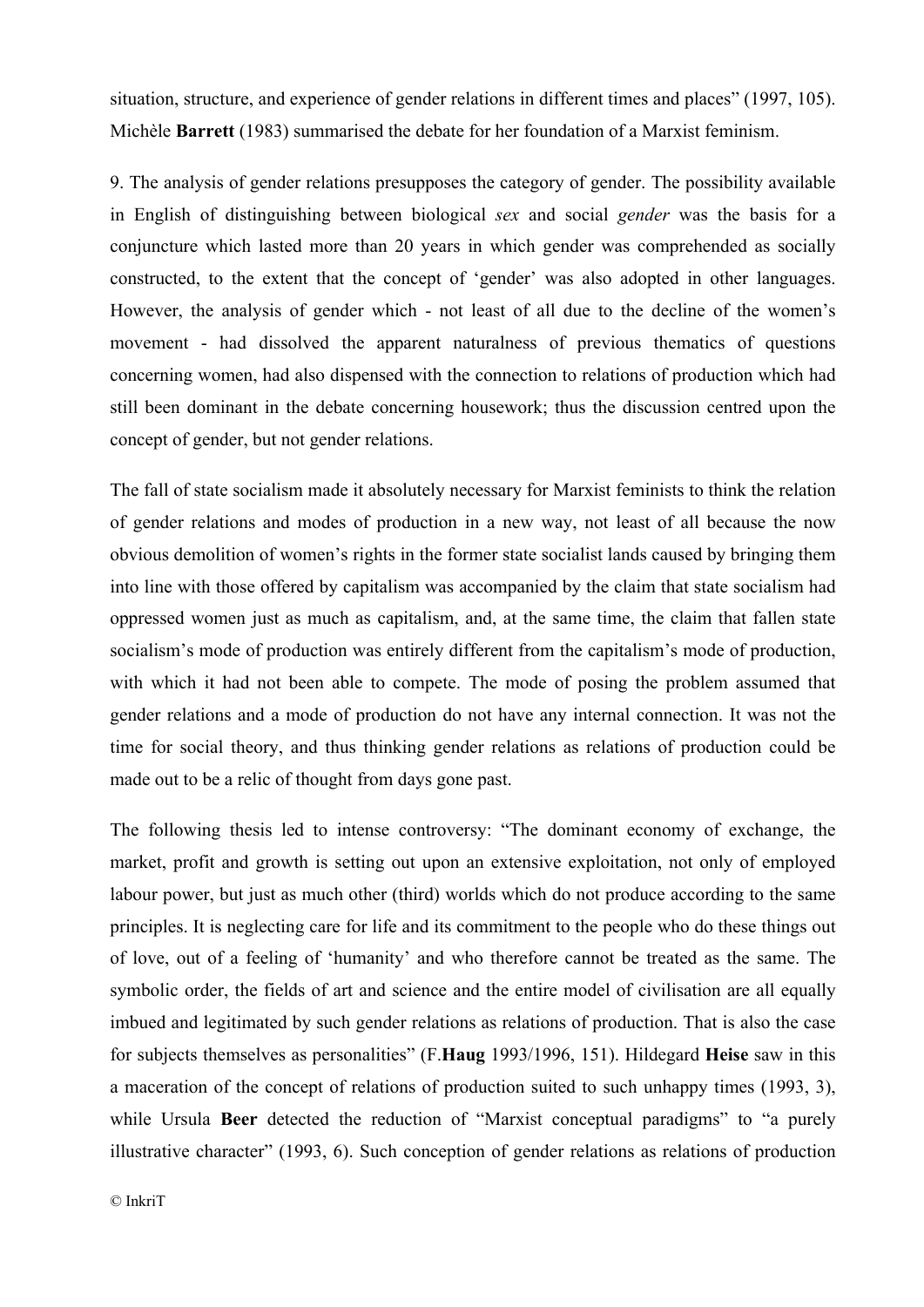would result in "one of the most essential concepts of Marxism being comprehended in an *anti*or *un*-Marxist way" and "the *necessary*, in Marxist terms, transformation of capitalist relations of production" would be seen as "a contradiction between male production and female appropriation" (**Rech** 1993). **Beer** regarded it as arbitrary whether the concept of gender relations was used in the singular or the plural; in order to avoid an "unnecessary addition" "of gender relations" "to the capital relation" (3), she spoke of "moments of sexual inequality which are spread across the whole system […] e.g. the exclusion of women from positions of influence and power, the gender-specific division of labour in the family and at work, cultural production as, to a large extent, men's business" (1993, 8). Such definitions overlook both that in the lands of state socialism women were almost fully integrated into working life, and that the multitude of female writers can be taken as an indicator that cultural production was also women's business.

The following concepts were suggested in the place of gender relations: "gender inequality to the disadvantage of women" and "gender domination", analogous to class domination (**Beer**, 10). Classes, however, can be abolished, they are not a 'natural' phenomenon; genders, on the other hand are (although socially formed) also a 'natural' phenomenon; the existence of genders is thus not simply an element of "gender domination" as the existence of classes is an element of class domination. – The concept of "gender inequality" is dubious, because "gender equality" would be understandable at the best as an expression of political slang. To speak of genders is to speak of the differences between genders. Or even further: difference is too weak a term for thinking the complementarity which is conditioned by the naturally unequal contribution of the two genders to procreation. Equal rights before the law for women and men places them on the same level as legal subjects, abstracted, that is, from gender. Where equal rights are not really realised and compensatory measures like quota regulations are resorted to, the members of the individual genders are in fact treated in individual cases, departing from inequality, as 'unequal', in order to arrive at an average equal treatment in a determinate respect. To speak of "asymmetrical power relations" (**Bader** 1993, 6) or "masculine supremacy" (**Becker-Schmidt** (in Beer 1993, 5) is too weak, because power relationships could only have any effect at all as asymmetrical, and supremacy is a shifting phenomenon, while domination is something structural. "Gender opposition" (**Heise** 1993, 1), formulated following the opposition between classes, is similarly not fully conceptualised. Sexual complementarity is the natural form of mammals, but the dominative development of relations between complementary genders is an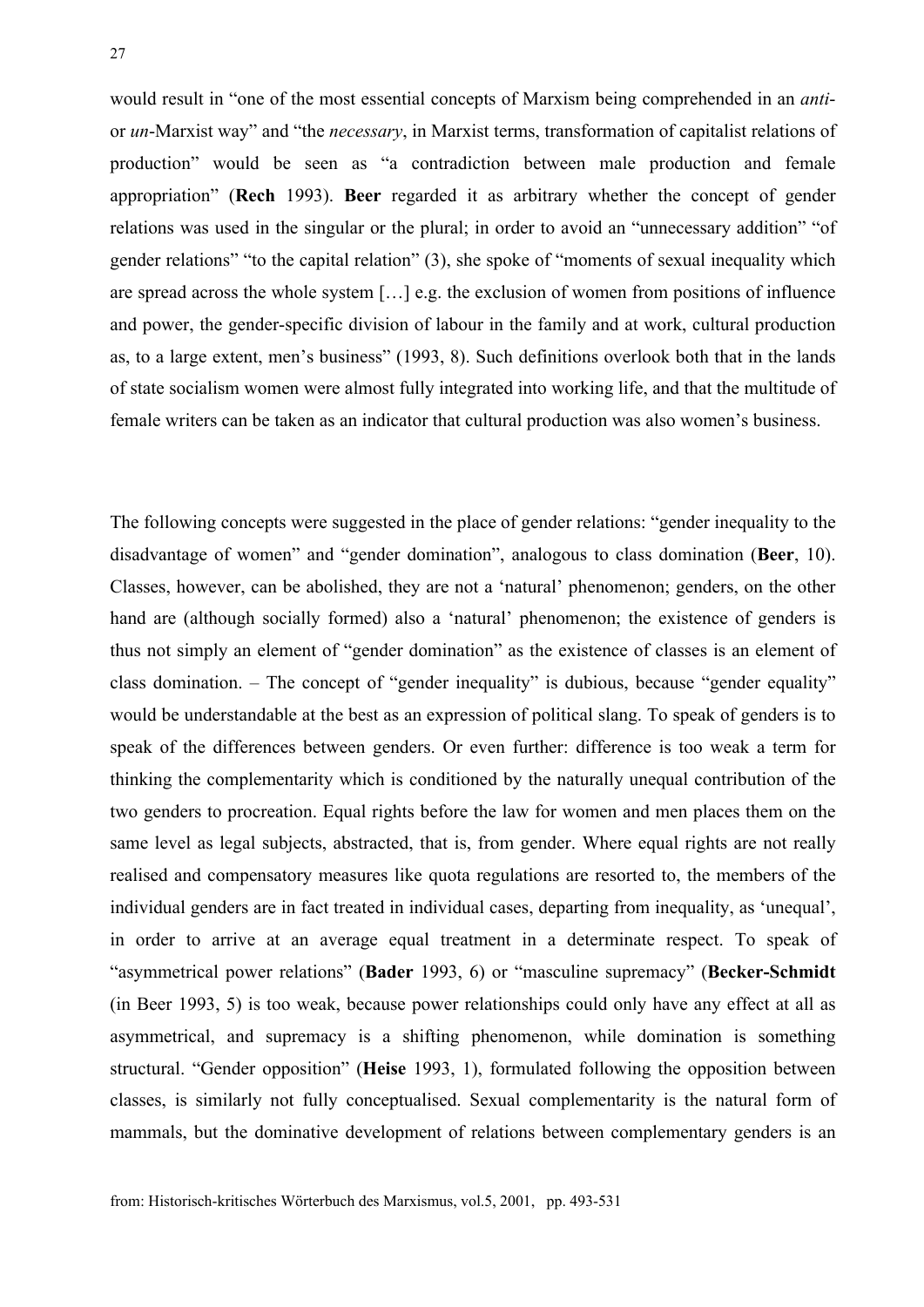historically variable form of human society. **Heise** feared that thinking of gender relations as relations of production instigated "the substitution of genders for classes" (3). Her general concept was the concept of a "combinatory of genders", which, however, would only have sense if one sought to model the reality and the mode in which gender relations find their field-specific forms in all social fields. To think all of these forms as a "combinatory" (to be comprehended as a strategic encoding), however, assumes the concept of gender relations.

*Gender relations and the category of gender*. – Already in 1987, Donna **Haraway** registered a fundamental critique of the explanation of women's oppression by the 'sex-gender-System'. Her critique of the biological essentialism of this distinction prepared the way also for the surrender of thinking in terms of gender. This terrain was further explored primarily by Judith **Butler**, who rejected "gender" as a "site of identity for political mobilisation […] at the expense of race or of sexuality, of class or of geopolitical position/movement" (1994, 133). She radicalised the representation of the socially constructed nature of gender also regarding the part which was taken for granted as biologically given and in this way transposed the *Kampfplatz* to the process of the formation of identity. "There is no 'I' before the assumption of a gender […,] to identify one's self with a gender means to be in a relation to an imaginary and persuasive […] threat" (110 et sq.). In the symbolic the "sexualised" subject is formed normatively by language (120). - The displacement of power struggles in the assignment of gender allows exclusions, bans and stabilisations to be deciphered as elements of gender relations. The dispute about the respective priority of race, class and gender, which resulted in the corresponding movements falling out with each other in a depoliticising way, can also be productively turned around by the question of the articulation of the one in – and at the cost or rather to the benefit of – the other (133). Butler extended this approach to a fundamental position for productive conflicts for a left which is "universal", not in the sense of uniformity but rather in that of a perspective (1998, 36 et sq.**\***). This is the liberating side of Butler's intervention. She pleaded for a type of democratic coherence (following **Gramsci**) which individuals worked on for themselves and their identities, without always repeating exclusions through unreflected unification. Against the "plundering of the third world" by feminists searching for examples of the "universal patriarchal subordination of woman" (1994, 134) **Butler** proposed "to find the forms in which identification is involved in that which it excludes, and […] to follow the lines of this involvement for the sake of the map of a future community" (136). The liquefaction of categories is easily comprehended; though the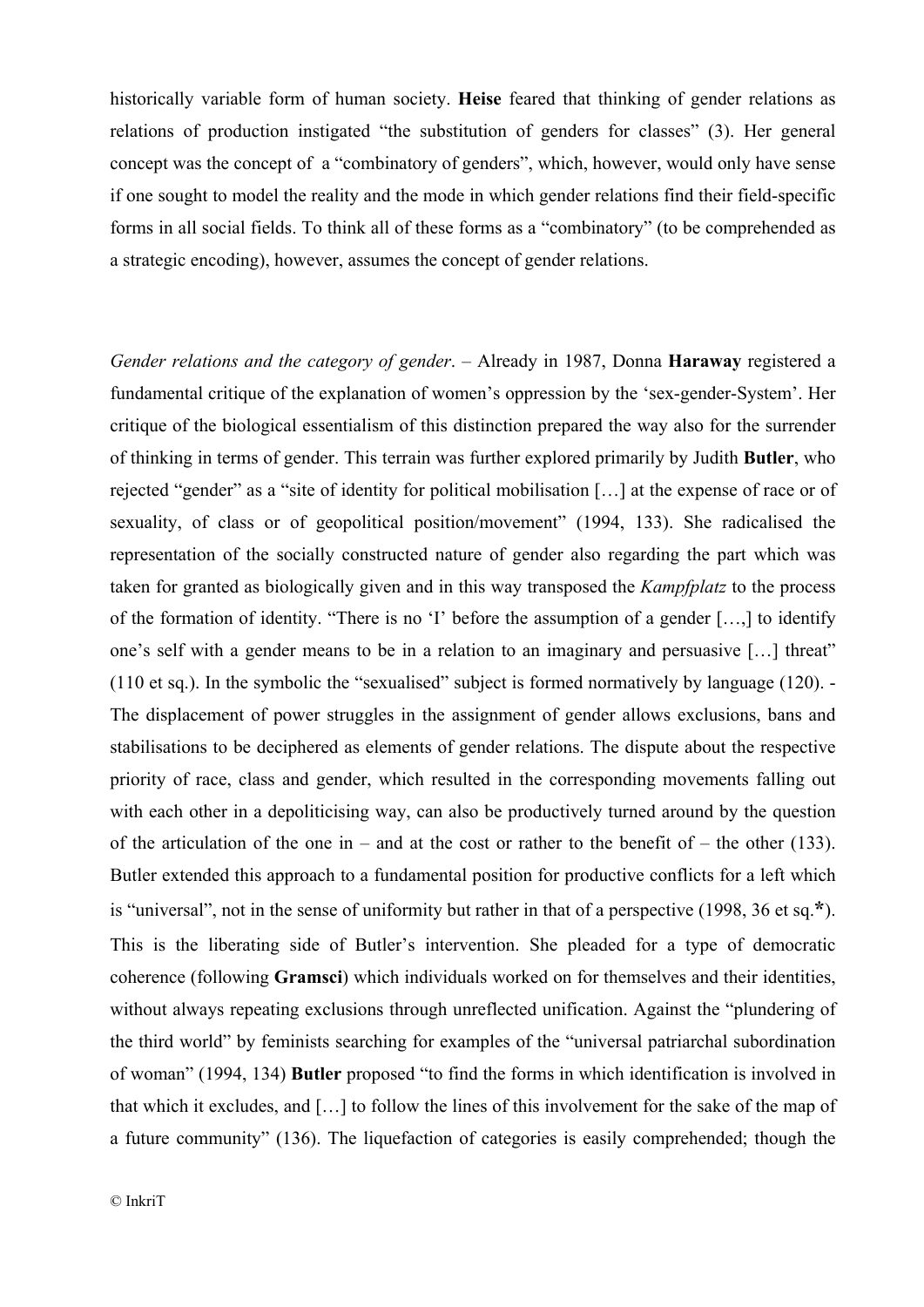avoidance of any functionalism for the question of gender relations has the disadvantage of losing sight of how it really also concerns the reproduction of humanity, a necessity from whose support, enabling and contemporaneous marginalisation the actions decoded by Butler obtain their virulence in the symbolic, in language and in the imaginary.

Nancy **Fraser** attacked Jürgen **Habermas's** analysis of modern society as a paradigm of androcentric social theory. Here the capitalist economic system was comprehended as "systematically integrated" while the small family, on the other hand, was understood as "socially integrated" (1981, Bd. 1, 457, 477 et sqq.; Bd. 2, 256, 266**\***). She demonstrated the wasted opportunity in **Habermas's** model of different fields of material and symbolic reproduction to understand in a genuinely new way the public and the private realms in their interpenetrating relation. **Habermas's** model made it difficult to analyse families as "sites of work, exchange, calculation, distribution and exploitation" - in short, as economic systems (**Fraser** 1994, 183**\***). That **Habermas** comprehended the raising of children as symbolic, but wage labour, on the other hand, as material, while each of them are both, made the fact that he took up at all the former in his model at once problematic and a supporting argument for the private raising of children as a form of female subordination. **Fraser** understood the weakness of this concept as its inability to thematise the "gender subtext" (Dorothy **Smith** 1984) of the described relationships and arrangements. All mediating personifications are however determined by gender: "Wages were contested, […] as payment to a man for the maintenance of his economically dependent wife and children" (Fraser 1994, 190**\***). With Carol **Pateman**  (1985) **Fraser** demonstrated that women are not absent in paid occupation, but rather, are present in a different way: for example, reduced to femininity, often to sexualised servants (secretaries, domestic servants, saleswomen, prostitutes, stewardesses); as member of the caring professions with maternal capacities (such as nursing sisters, social workers, primary school teachers); as lowly qualified workers in segregated work places; as part-time workers under the double burden of unpaid housework and paid employment; as additional-wage earners. Thus the official economy is not merely bound to the family by means of money for commodities, but also by the masculinity of 'normal' wage labour. Conversely, the consumer "in classical capitalism is the companion and the helper of the worker" and "advertising has developed an entire illusory world of greed built upon the femininity of the consumer-subject" (191**\***). This is of course dependent upon the product, and changes in this branch of industry which also effect men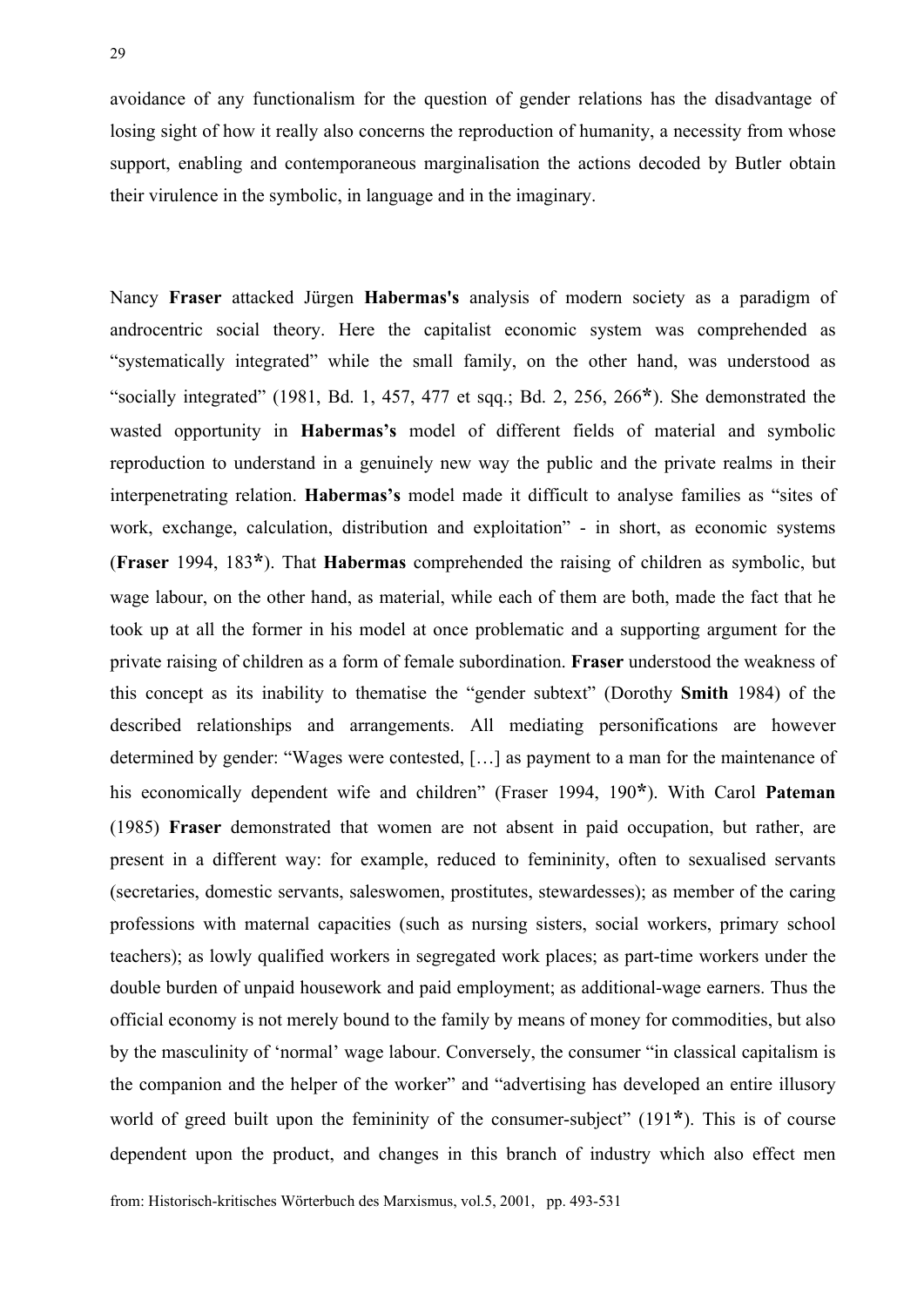struggle not only with the attributes of the feminine, as Barbara **Ehrenreich** (1984) demonstrated in an analysis of *Playboy*. **Habermas's** dramatis personae lacked the child-minder, **Fraser's** critique continued, which he nevertheless needed to cast in a central role in his definition of functions of the family. A consideration of them could have shown the central meaning of gender relations for the "institutional structure of capitalism" (192**\***). The "citizen's role", this connecting-position between the private and the public, is self-evidently masculine - it relates to the participant in political discourse and naturally to the soldier as defender of the community and protector of women, children and the old. It escaped **Habermas** how the protection/reliance structure runs through all institutions and how, finally, "the construction of masculine and feminine gendered subjects is necessary in order to fill every role in classical capitalism" (195**\***).

**Fraser** used the concept of gender relations only marginally, though in the German translation it becomes completely casually "the gender relation" (*das Geschlechterverhältnis*) (cf. 211). Her central concepts were gender identity and gender; she thus falls behind her own analysis with her demand for "gender sensitive categories" (196). Finally, she highlights practices into which humans enter for the reproduction of their life. She proposes to understand 'worker', 'consumer' and 'wages' as gender-*economic* concepts, and citizen as a gender-*political* concept. But in this way only the gender typical effects of the social relations of production are noticed. Thus the open questions which Fraser wins out of this extensive engagement appear to be comparatively harmless: should a future society which is not founded upon the subjugation of women (and which therefore needs no firm attribution in the construction of masculinity and femininity) conceive all labour under the form of wage labour, or should the political part of society (**Habermas's** citizen's role) be expanded through making the raising of children obligatory for all? - Fraser's critique was at the same time her answer to the "dual economy debate", whose supposition of a "fundamental distinctness of capitalism and patriarchy, class and gender" had left unclear "how to put them back together again" (8)

*Feminist Sociology* - Attempts to undertake feminist research in the terms of social theory operate with the concept of gender relations. For Ursula **Beer** (1990), "the gender relation" was limited without exception to "generative maintenance of survival" or "generative reproduction". As such a "structural element" (77) she claimed to inscribe it in Marxist social theory which she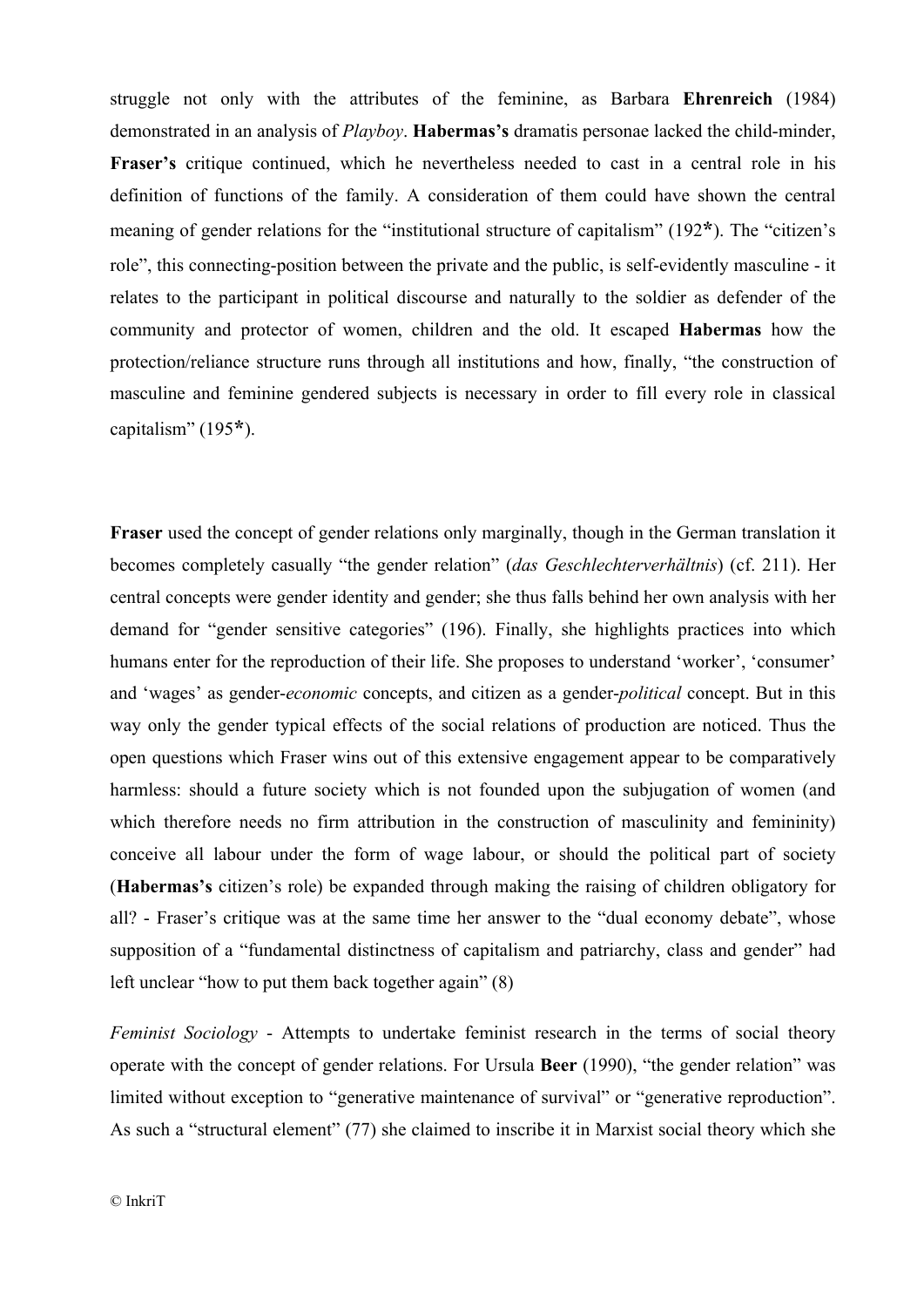accordingly renovated when necessary. She understood **Marx's** work as fundamentally a theory of structure, whose central concept was "totality" (70 et sqq.). She screened off "the production of life" conceptually against empirical practices. Nor was she concerned with praxis-relations, but rather with the status which, for example, women's ability to give birth has in a structural theory of society. The view comes from above on a theoretical order in which individuals are allocated a 'categorical' place. That individuals in reality shape their lives either in forms of resistance or those of obedience is not taken into account. The *concepts* which were suggested for "empirical" purposes allow a sociological investigation only at the cost of marginalizing the contradictions in which actual human beings realise themselves: "differentiation of fields of labour" (52) remains vague; "forms of labour/production not mediated by the market" (73, 76 et sq.) resolves only seemingly the problem of the housework debate, as this sum includes not mere activities of the reproduction of life, but also, for example, left-wing theory, gardening, bowling and voluntary work of all types.

Regina **Becker-Schmidt a**nd Gudrun-Axeli **Knapp** (1995) wanted critically to overcome the limitedness of feminist research, which they thought had been bogged down in the analysis of the construction of gender. Moving "the gender relation" into the centre of feminist sociology was supposed to do this. The research question was how man-woman relationships "are organised in particular historical conjunctures" (7), "to what extent predominant connections and conditions influence the relation of the genders" (8) and conversely, how "gender relationships" react upon society. The way of formulating the question remained structural-theoretical, organised according to the logic of cause and effect. In this way genders themselves appeared to be fixed and society was grasped as a type of space in which human relationships merely occur. They talked of "arrangement of the genders" (following **Goffman** 1994), of "composition of gender relations" or, five years later, evading the difficulty by changing terminology, "genderrelations" (*Gender-Relationen*) (2000, 45). In order to overcome the merely psychologising research of "gender relationships" **Becker-Schmidt** und **Knapp** comprehend these as "cultural, political and economic" (1995, 18) and related them to "exchange" in "labour, performances, and satisfaction of needs" (17 et sq.) or to "exclusion" from "spaces, terrains of praxis, resources and rituals". In distinction, they here regarded gender relations as "contexts of domination and power in which the social position of gender-groups is institutionally anchored and prolonged" (18). In this way gender relations were articulated to social reproduction like a type of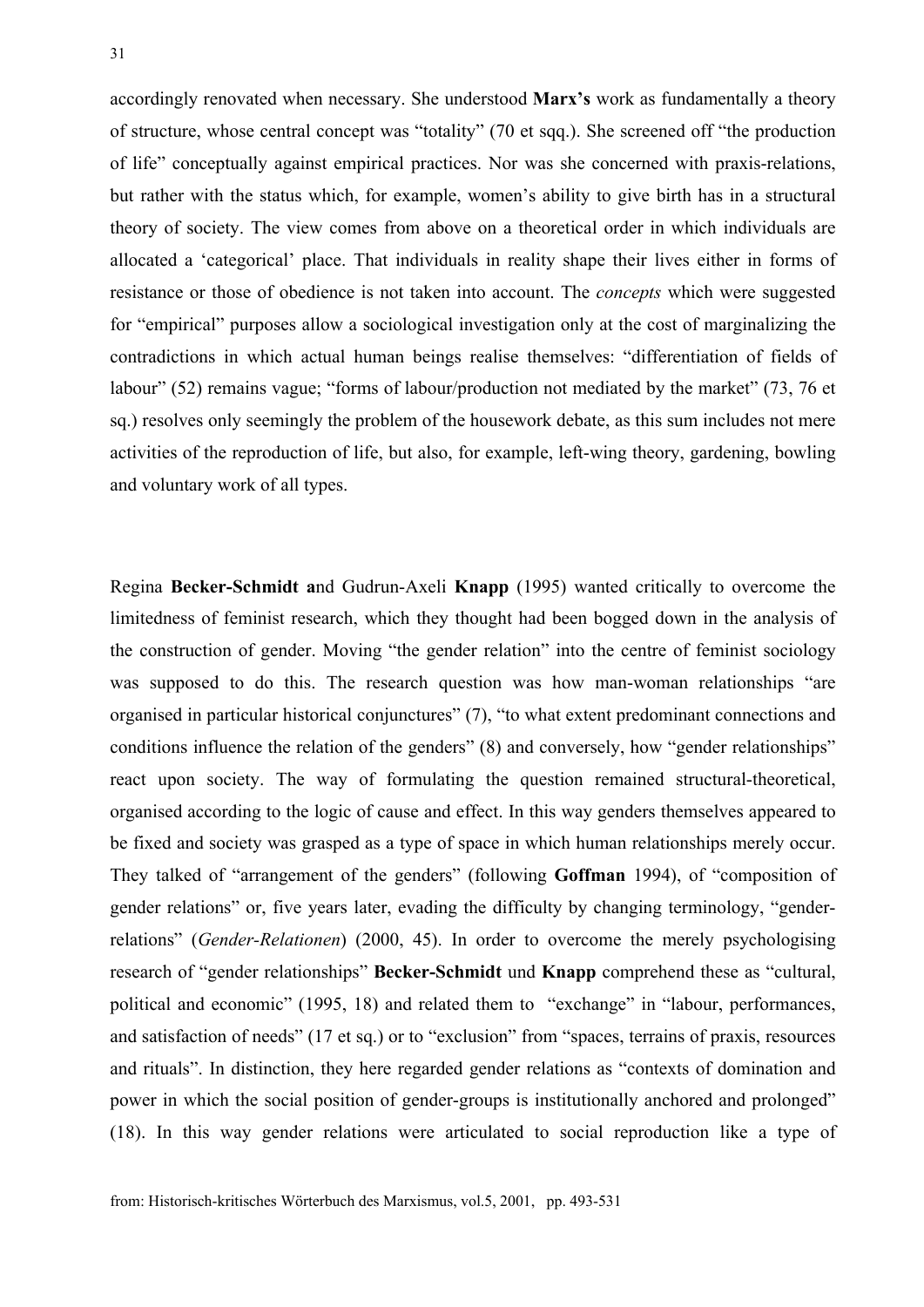administrative machine; they are to be studied additionally and appear to function according to their own rules which can simply be modified by the total social reproduction.

In the foreword to **Becker-Schmidt**/**Knapp** (2000) the use of the singular and the plural of gender relations is described in this way: "If we want to express the mutual social relatedness of gender-groups […] epistemologically only the concept of 'gender relation' makes sense. If we come across empirically on all social levels of a society situations of disparity, if all social orders turn out to be based upon similar determinations of relation, the singular is advisable. […] The plural is called for when we […] consider international variability" (154, Fn 38). The linking of the concept of gender relations to international usage was justified by "ethnographical diversity"; by 'the gender relation', a cultural order as an expression of structure (social fabric, symbols) was meant. In this way society can hardly be thought practically, even though it strives to somehow bring together structure and activity by means of the concept of "connections" (40). Following **Beer** (1990), it was sought to comprehend the equality of determinant mechanisms in different fields (here, families and servant and service rights) "as an expression of the structure of the relations of production" (165). Alternatively a patriarchal population politics, a genderised division of labour and a masculine politics were supposed to sustain the complementary thought of thinking gender as a structural category. The investigation of diversity, discrepancy and even the contrariness of human practices, however, is blocked by such an expressivist theory. At the end, **Becker-Schmidt** summarised their argument as follows: "Feminist research has not yet succeeded in sketching out a theory of gender relations which would be capable of itemising all of the complexes of causation and motivation-contexts which traverse the relations between gender-groups" (61). But there remained the approach of "itemising all of the motivations and causes", itself trapped in the irredeemable idea that it is possible to sketch such a model theoretically, instead of researching the practices of humans in the organisation of their life and their reproduction in their inter-connections.

*Masculinity research* - Robert **Connell** gave the concept of gender relations a fundamental status in this field: "Knowledge of masculinity arises within the project of knowing gender relations" (1995, 44). He recognised that it is not meaningful to speak of genders without relating their foundation historically to the question of the reproduction of the species, upon which "one of the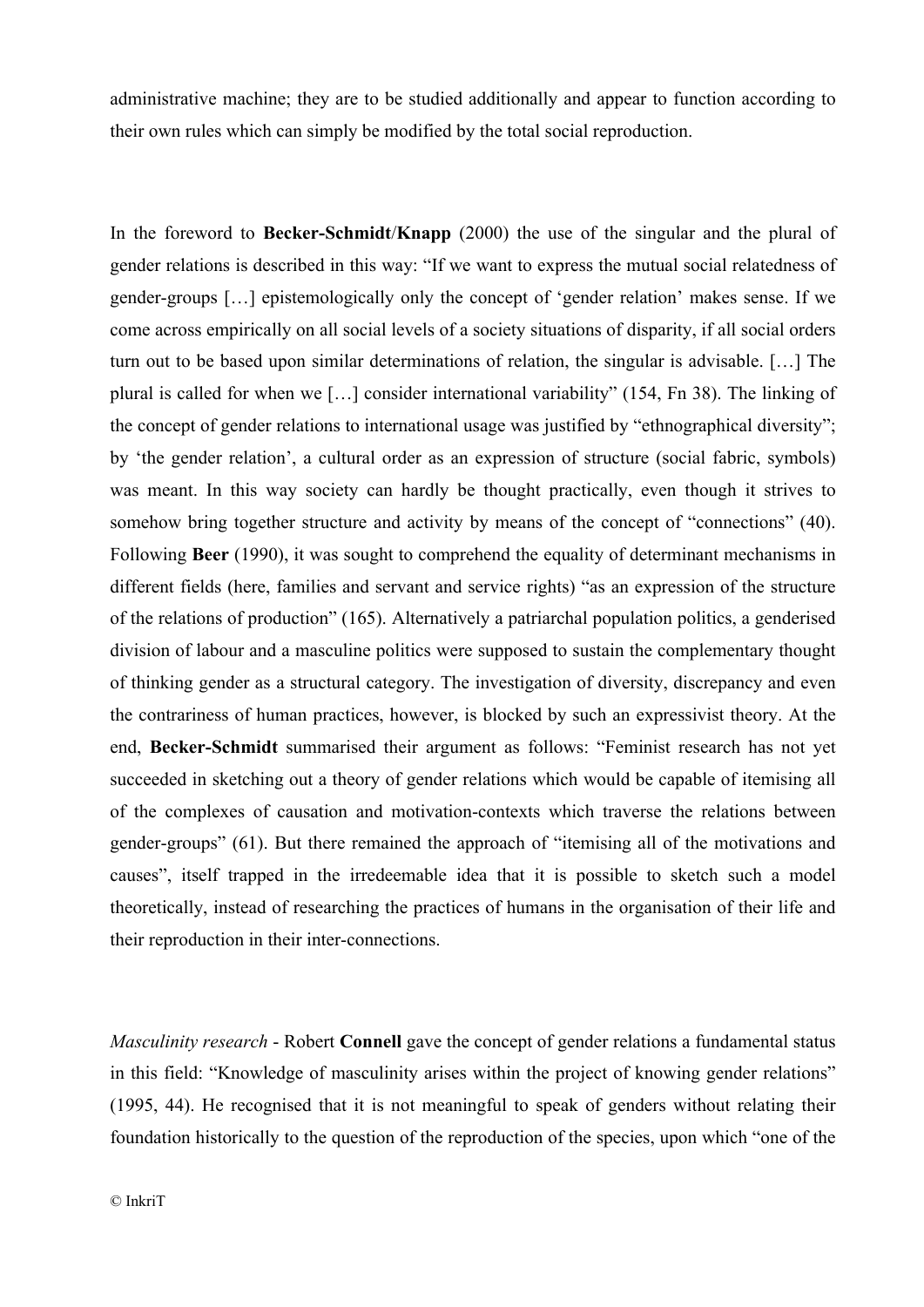major structures of all documented societies" (72**\***) was formed. Connell argued that "definitions of masculinity are profoundly interwoven with economic structures and the history of institutions (1999, 48**\***), and assumed that in capitalist relations of production the field of human reproduction is subordinated to that of the production of the means of life (understood in the broadest sense).

10. Gender relations, as 'relations into which men enter in the production of their lives', are always relations of production, just as, vice versa, relations of production are always also gender relations. The duplication of 'production' into the production of life (in the broadest sense, including rearing and care) and the production of the means of life (again, in the broadest sense, including the means of production) was the point of departure for the historical naturalisation of the latter into the system of the economy and – in capitalism – its dominance over the production of life. The state stabilised this dominance in as much as it ensured that the economy did not destroy its own foundations. For the analysis of relations of production, the codification of the whole with overdeterminations, relations of articulation and dependencies must be treated. To research into gender relations as relations of production requires a differential combination of historically comparative studies, attentive to moments of transition, with social theoretical and subject scientific analysis. All of these aspects require clarification.

The development and capitalist utilisation of gene technology, intervening in human reproduction, has now moved so decisively, however, the boundaries between the production of life and goods that the connection of gender relations as relations of production must be thought in a new way. If it could previously be assumed that capitalism allowed, for the purposes of its diffusion, the continuance of the 'domestic mode of production' of the family or rather, thrived from it, capitalist industry is now pushing its borders further, into the terrain of the sexual body and its propagation. An antecedent was medical transplants which turned the body into a usable resource of organs and opened up a new field of activity for business just as for crime. Reproductive medicine has moved the borders further. Sperm, eggs and embryos have become commodities; fertilization, training and implantation have become services for sale. The ability to give birth can be bought like labour power or like the right to use a body for sexual gratification. So long as the creation of children was not organised in a capitalist form, the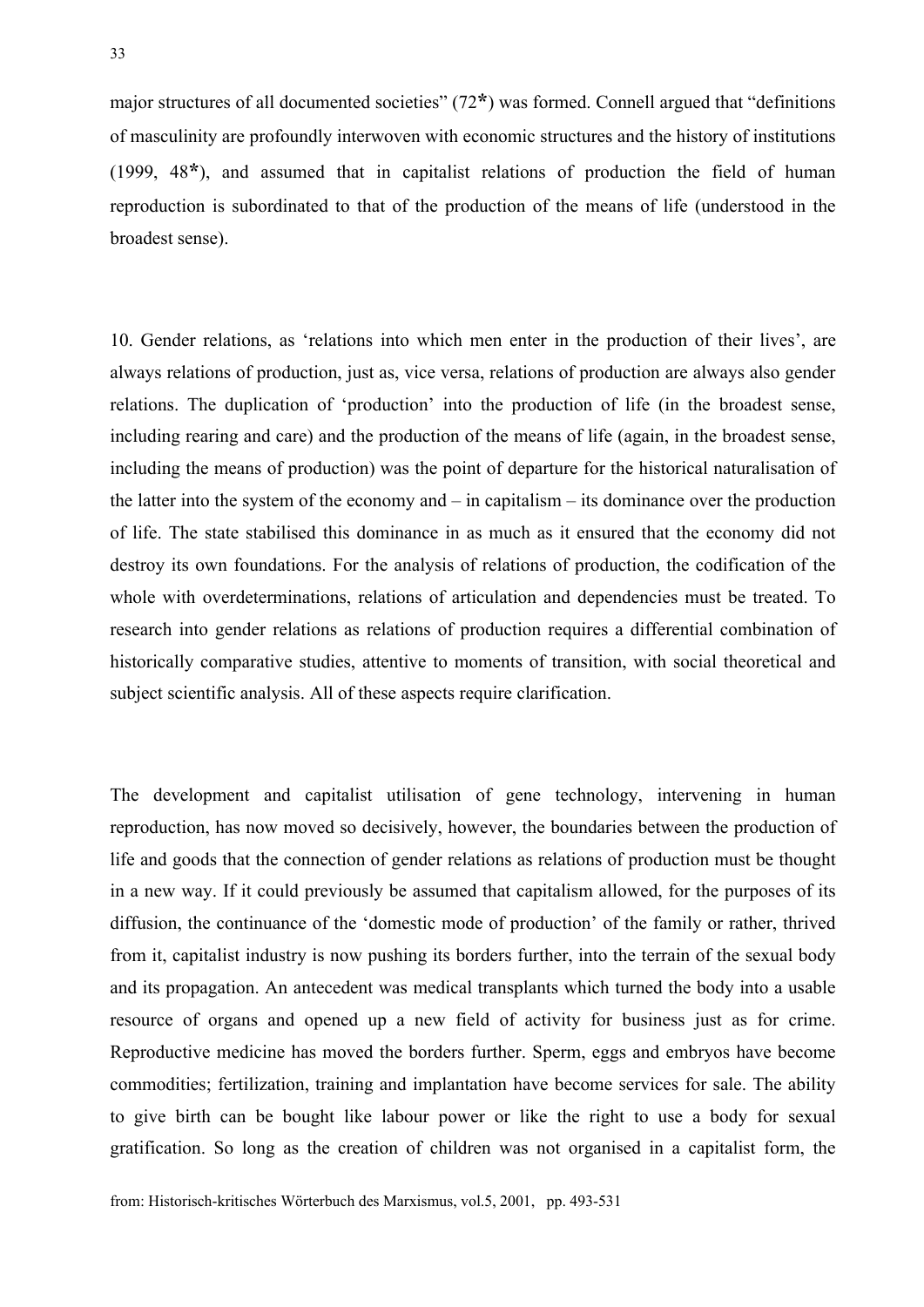protection of women and control of the woman's body appeared as a dimension of the second order of the relations of production. Now, however, her organs themselves – just as previously male sperm – are becoming raw material or means of production of a mode of production which has added a further form, that of the 'surrogate mother', to the former forms of individuality such as house wife, business woman, wage worker and prostitute – according to which sexual bodies were active and positioned in relation to each other. This is the beginning of a development whose effect upon gender relations constitutes the task of future analysis and a politics of emancipation. In gender relations in which social interference in the lives of women with the ability to be mothers and the corresponding protective and blocking strategies was mostly negotiated and diminished, the penetration of the forms of Capital into the sphere of procreation can bring all borders into flux.

At the beginning of the second wave of the women's movement great hopes of liberation were placed in reproductive technology. Shulamith **Firestone** (1975) regarded test-tube babies to be an indispensable revolution, because she thought the oppression of women to be biologically determined. Donna **Haraway** proposed in a fiercely contested manifesto "to infiltrate gene technology with socialist-feminist principles", "to enjoy the blurring of all boundaries (such as those between the human and the machine) and to mark them out responsibly" (1984/1995, 165**\***). **Haraway** comprehended the "translation of the world into an encoding-problem, into a pursuit of […] a universal key which subjugates everything to an instrumental control" as an approaching "info-tech of domination" (167**\***). Since women have lost more than they have won from previous boundary consolidations, they should not withdraw to motherhood, human dignity and similar "innocent" positions, but instead, answer offensively the dimensions produced by the capitalist commissioning of this " info-tech of domination", and the violence against women within it, with their "own biotechnological politics" (169<sup>\*</sup>). Further, they should negotiate openly the problems of gene technology, taking into account gender, race and class as well as labour, poverty, health and economic power. Feminist science fiction novels were an important medium for such negotiation (Joanna **Russ**, Ursula K. **LeGuin**, Marge **Piercy**). A sociological fantasy was developed regarding what a transformation of gender relations by technological and economic development would look like, in the best as well as the worst of cases, if motherhood's attachment to the female body was dissolved, if dreams of an end to all natural lack were satisfied by capitalism in the form of 'flawless' children like commodities for exchange, or the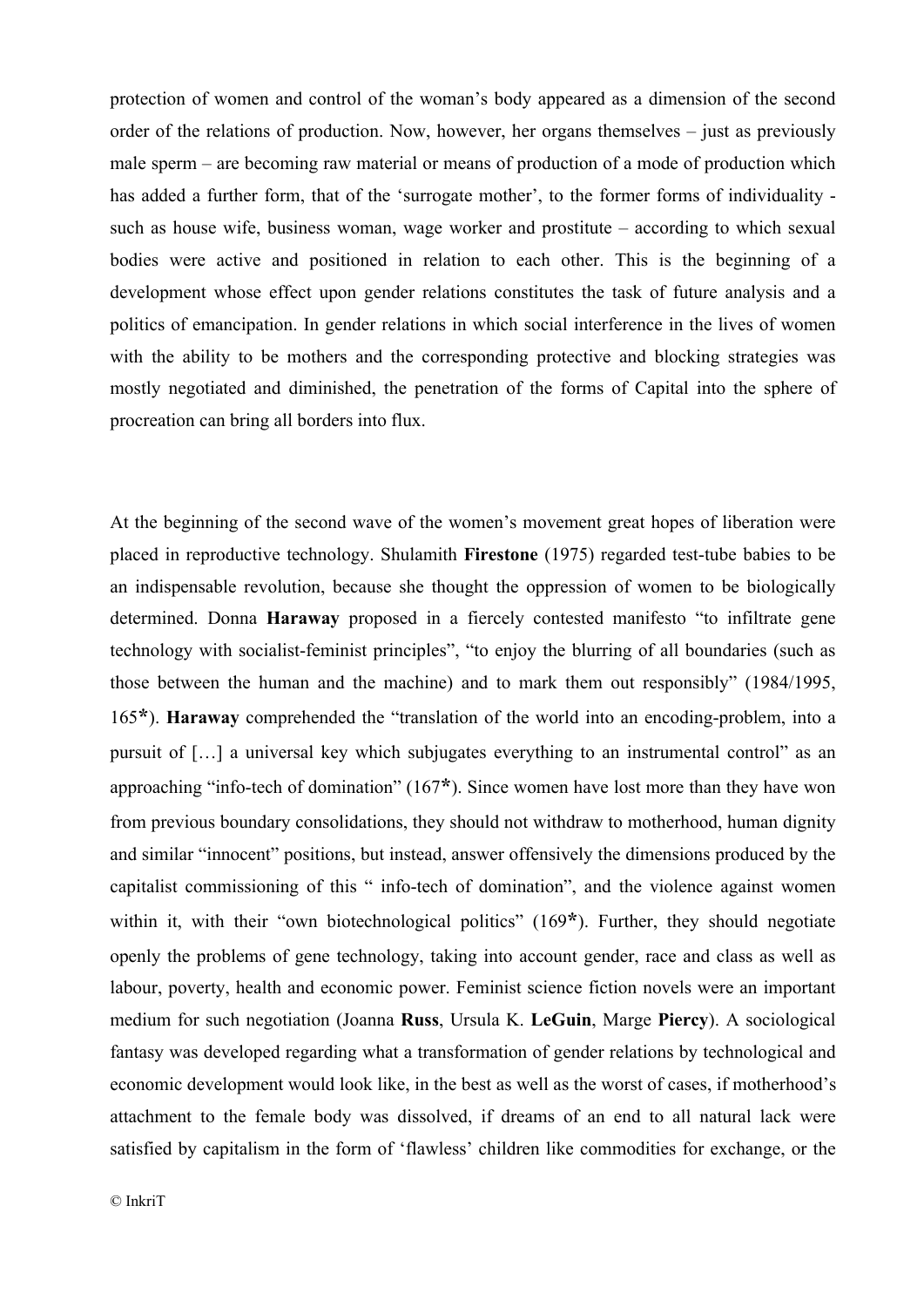human-machine-boundary became permeable. Here the threatening destruction of the earth by the neo-liberal unleashing of a savage capitalism was anticipatorily explored. A world in which everything is subjugated to the profit principle cannot maintain itself without increasing selfdestruction.

**Bibliographie: Arbeitsgruppe Ethnologie Wien**, *Von fremden Frauen. Frausein und Geschlechterbeziehungen in nichtindustriellen Gesellschaften*, Frankfurt/M 1989; J.J.**Bachofen**, *Das Mutterrecht. Eine Untersuchung über die Gynaikokratie der alten Welt nach ihrer religiösen und rechtlichen Natur* (1861), Frankfurt/M 1975; V.M.**Bader,** >Benötigt der Kapitalismus das Patriarchat?<, in: *EuS -- Ethik und Sozialwissenschaften*, 4. Jg., 1993, H. 3, 227ff; M.**Barrett,** *Das unterstellte Geschlecht*, Berlin 1983; S.**de Beauvoir**, *Das andere Geschlecht* (1949), Reinbek 1960; R.**Becker-Schmidt** u. G.-A.**Knapp** (Hg.), *Das Geschlechterverhältnis als Gegenstand der Sozialwissenschaften*, Frankfurt/New York 1995; dies., *Feministische Theorien zur Einführung*, Hamburg 2000; R.**Becker-Schmidt**, >Frauenforschung, Geschlechterforschung, Geschlechterverhältnisforschung<, ebd., 14-62; U.**Beer**, *Geschlecht, Struktur, Geschichte. Soziale Konstituierung des Geschlechterverhältnisses*, Frankfurt/New York 1990; dies., >Die kleinen Fallstricke von großen Entwürfen<, in: *EuS*, 4. Jg., 1993, H. 3, 230ff; C.**Benard** u. E.**Schlaffer**, *Die Grenzen des Geschlechts. Anleitungen zum Sturz des internationalen Patriarchats.* Reinbek 1984; H.**Bilden**, >Geschlechtsspezifische Sozialisation<, in: K. Hurrelmann u. D.Ulich (Hg.), *Handbuch der Sozialisationsforschung*, Weinheim/Basel 1980; 777-812; E.**Bloch**, >Bachofen, Gaia-Themis und Naturrecht<, in: ders., *Naturrecht und menschliche Würde,*  Frankfurt/M 1961 (GA 6), 115-29; ders., >Astralmythos und babylonisch-ägyptischer Einschlag<, in: ders., *Atheismus im Christentum*, Frankfurt/M 1968, 254-58; J.**Butler,** >Phantasmatische Identifizierung und die Annahme des Geschlechts<, in: Inst. f. Sozialforschung (Hg.), *Geschlechterverhältnisse und Politik*, Frankfurt/M 1994, 101-38; dies., >Merely Cultural<, in: *NLR* 227, 39. Jg., 1998, 33-44; J.**Collier** u. M.**Rosaldo**, >Politics and Gender in Simple Societies<, in: S.H.Ortner u. H.Whitehead (Hg.), *Sexual Meanings. The cultural construction of gender and sexuality*, Cambridge 1981, 275-329; R.**Connell**, *Masculinities*, Cambridge 1995 (dt.: *Der gemachte Mann. Konstruktion und Krise von Männlichkeiten,*  Opladen 1999); G.**Dietrich**, >Die unvollendete Aufgabe einer marxistischen Fassung der Frauenfrage<, in: Projekt Sozialistischer Feminismus, *Geschlechterverhältnisse*, Berlin/W 1984, 24-41; G.**Dupré** u. P.P.**Rey**, >Reflections on the Relevance of a Theory of the History of Exchange<, in: D.Seddon (Hg.), *Relations of Production. Marxist Approaches to Economic Anthropology,* London 1978, 171-208; B.**Ehrenreich**, *The Hearts of Men: American Dreams and the Flight from Commitment*, New York 1984; Z.**Eisenstein** (Hg.), *Capitalist Patriarchy and the Case for Socialist Feminism*, New York 1979; A.**Ferguson**, >Women as a New Revolutionary Class<, in: P.Walker (Hg.), *Between Labor and Capital*, Boston 1979, 279-309; S.**Firestone**, *Frauenbefreiung und sexuelle Revolution*, Frankfurt/M 1975;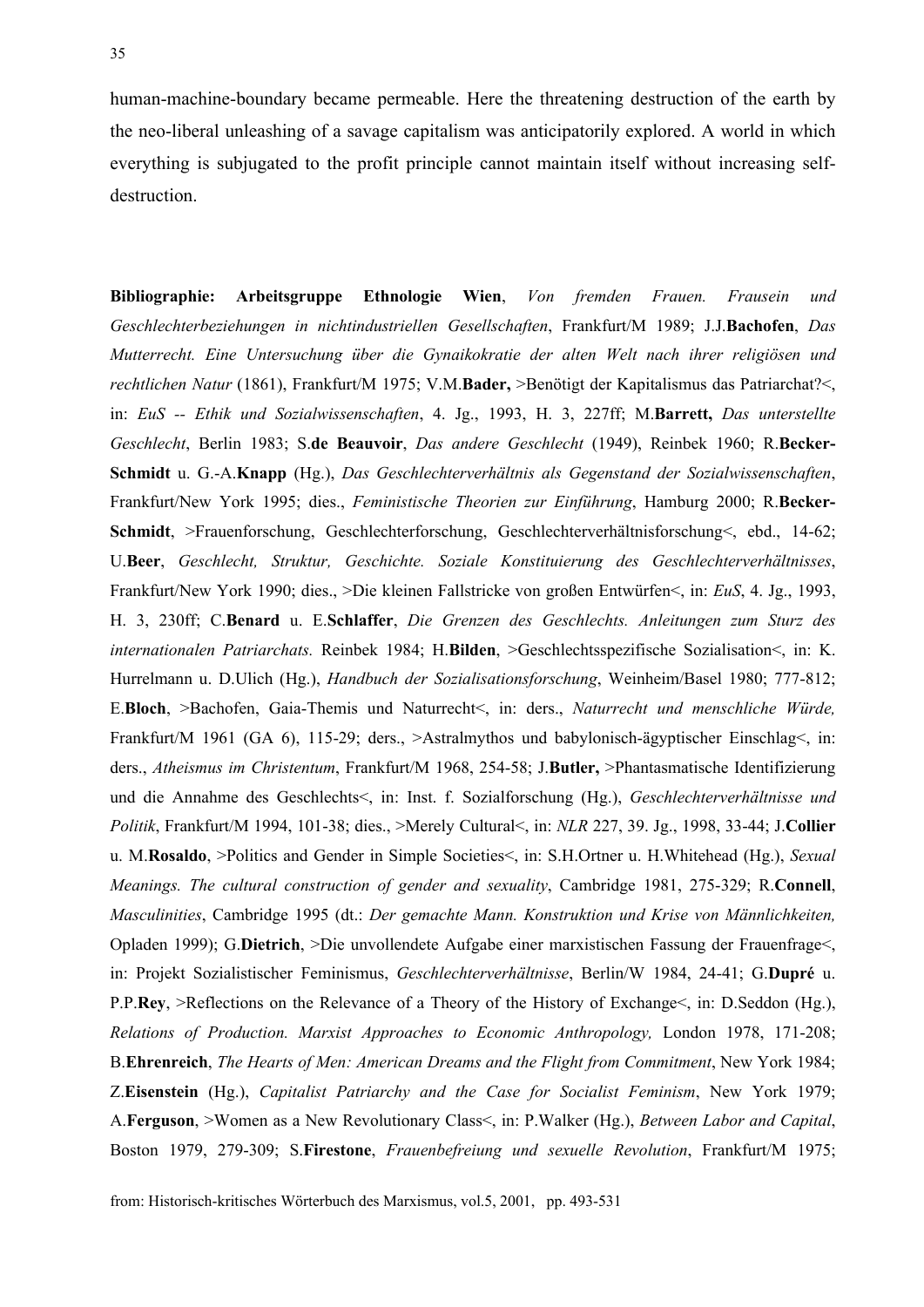N**.Fraser,** *Widerspenstige Praktiken. Macht, Diskurs, Geschlecht*, Frankfurt/M 1994; M.**Godelier**, *Ökonomische Anthropologie. Untersuchungen zum Begriff der sozialen Struktur primitiver Gesellschaften*, Reinbek 1973; E.**Goffman**, *Interaktion und Geschlecht*, Frankfurt/M 1994; O.de **Gouges**, >Deklaration der Rechte der Frau und Bürgerin<, (1791), in: H.Schröder (Hg.), *Die Frau ist frei geboren. Texte zur Frauenemanzipation,* Bd. I: *1789-1870*, München 1979, 32-49; J.**Habermas,** *Theorie des kommunikativen Handelns,* 2 Bde., Frankfurt/M 1981; D.**Haraway**, >Lieber Kyborg als Göttin! Für eine sozialistisch-feministische Unterwanderung der Gentechnologie< (1984), in: dies., *Monströse Versprechen*, Hamburg 1995, 165-84; dies., >Geschlecht, Gender, Genre. Sexualpolitik eines Wortes<, in: K.Hauser (Hg.), *Viele Orte überall?*, Berlin/Hamburg 1987, 22-41; O.**Harris** u. K.**Young**, >Engendered Structures: Some Problems in the Analysis of Reproduction<, in: J.S.Kahn u. J.R.Llobera (Hg.), *The Anthropology of Pre-Capitalist Societies,* London u. Basingstoke 1981, 109-47; H.**Hartmann,**  >The Unhappy Marriage of Marxism and Feminism: Towards a More Progressive union<, in: L.Sargent (Hg.), *Women and Revolution*, Boston 1981; F.**Haug**, >Knabenspiele und Menschheitsarbeit<, in: *EuS*, 4. Jg., 1993, H. 3, 215-23 (überarb. in: dies., *Frauen*-*Politiken*, Hamburg 1996, 125-54); dies., >Gramsci und die Produktion des Begehrens<, in: *Psychologie und Gesellschaftskritik*, #Nr., 1998, ##-##; W.F.**Haug**, >Geschlechterverhältnisse in der Philosophie<, in: ders., *Elemente einer Theorie des Ideologischen,* Berlin-Hamburg 1993, 204-208; H.**Heise**, >^Am Anfang steht die Unterwerfung^^ (der Frauen)?<, in: *EuS*, 4. Jg., 1993, H. 3, 235ff; J.**Mitchell**, *Psychoanalysis and Feminism*, New York 1974; A.**Kollontai**, *Die neue Moral und die Arbeiterklasse* (Berlin 1920), Münster 1978; P.**Lafargue**, *Geschlechterverhältnisse. Ausgewählte Schriften*, hgg. v. F.Keller, Hamburg 1995; J.-F.**Lafitau**, *Moeurs des sauvages américains. Comparées aux moeurs des premiers temps* (1724), Paris 1983; R.**Landes**, *The Ojibwa woman*, New York 1938; E.**Leacock**, >Der Status der Frauen in egalitären Gesellschaften. Implikationen für die soziale Evolution<, in: AG Ethnologie 1989, 29-67; I.**Lenz**, >Geschlechtssymmetrische Gesellschaften. Neue Ansätze nach der Matriarchatsdebatte<, in: dies. u. U.Luig (Hg.), *Frauenmacht ohne Herrschaft. Geschlechterverhältnisse in nichtpatriarchalen Gesellschaften*, Frankfurt/M 1995, 26-87; C.**Lévi-Strauss**, *Strukturale Anthropologie*, 2 Bde., Frankfurt/M 1971 u. 1975; ders. *Mythos und Bedeutung*, Frankfurt/M 1980; U.**Luig**, >Sind egalitäre Gesellschaften auch geschlechtsegalitär?<, in: I. Lenz u. dies. (Hg.), *Frauenmacht ohne Herrschaft*, Frankfurt/M 1995, 88-169; C.P.**MacCormack**, >Natur, Kultur und Geschlecht: Eine Kritik<, in: AG Ethnologie 1989, 68-99; R.**McDonough** u. R.**Harrison**, >Patriarchy and relations of production<, in: A.Kuhn u. A.Wolpe, *Feminism and Materialism. Women and Modes of Production*, London u.a. 1978; C.**Meillassoux**, *Die wilden Früchte der Frau. Über häusliche Produktion und kapitalistische Wirtschaft*, Frankfurt/M 1983; ders., >Anthropologie<, in: HKWM, Bd. 1, 1994, 309-20; J.S.**Mill**, H.**Taylor Mill**, H.**Taylor**, *Die Hörigkeit der Frau* (1869), Frankfurt/M 1997; M.**Molyneux,** >Androzentrismus in der marxistischen Anthropologie<, in: AG Ethnologie 1989, 100-36; L.H.**Morgan,** *Die Urgesellschaft. Untersuchungen über den Fortschritt der Menschheit aus der Wildnis durch die Barbarei zur Zivilisation*,